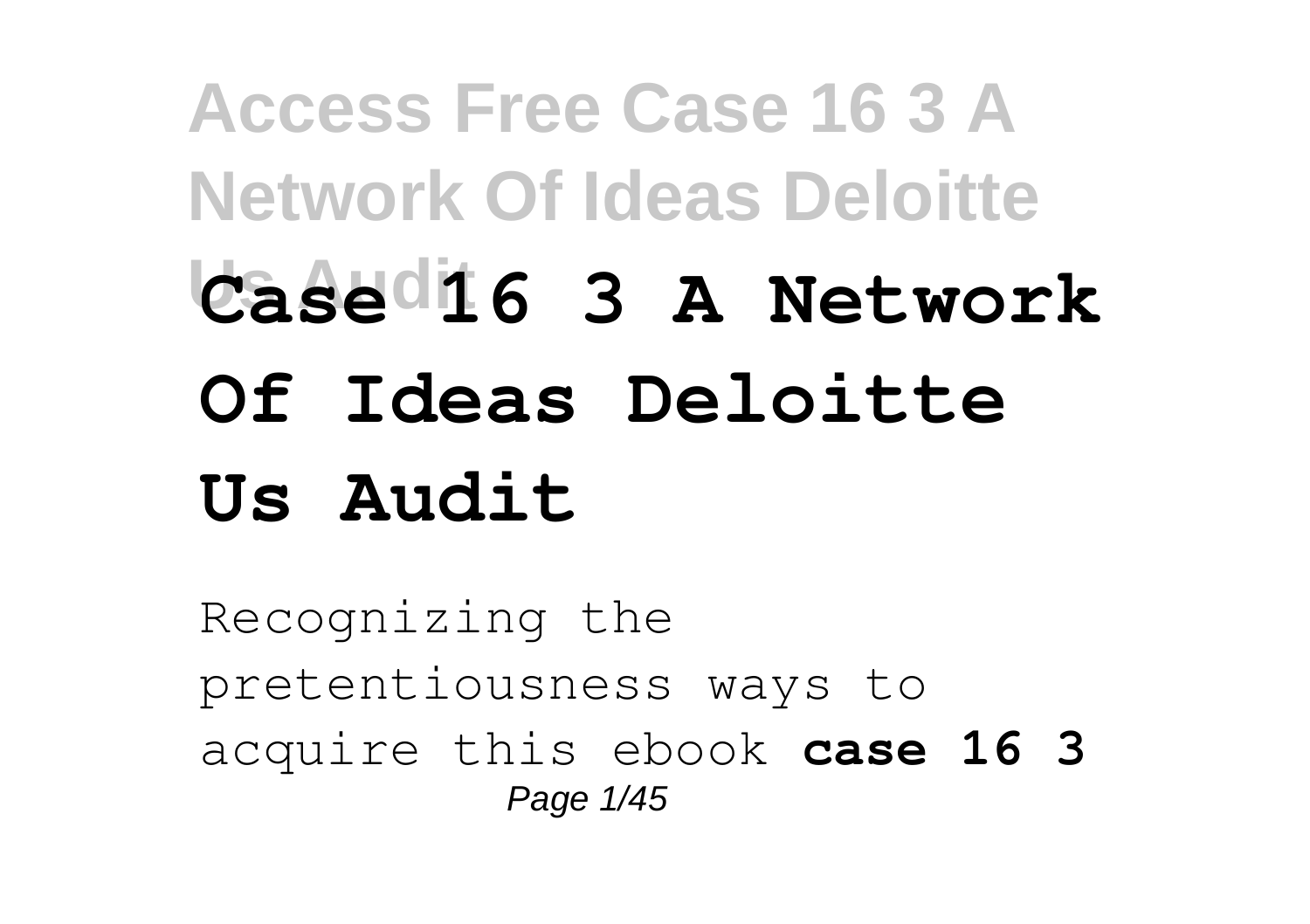**Access Free Case 16 3 A Network Of Ideas Deloitte Us Audit a network of ideas deloitte us audit** is additionally useful. You have remained in right site to start getting this info. get the case 16 3 a network of ideas deloitte us audit partner that we offer here and check out the Page 2/45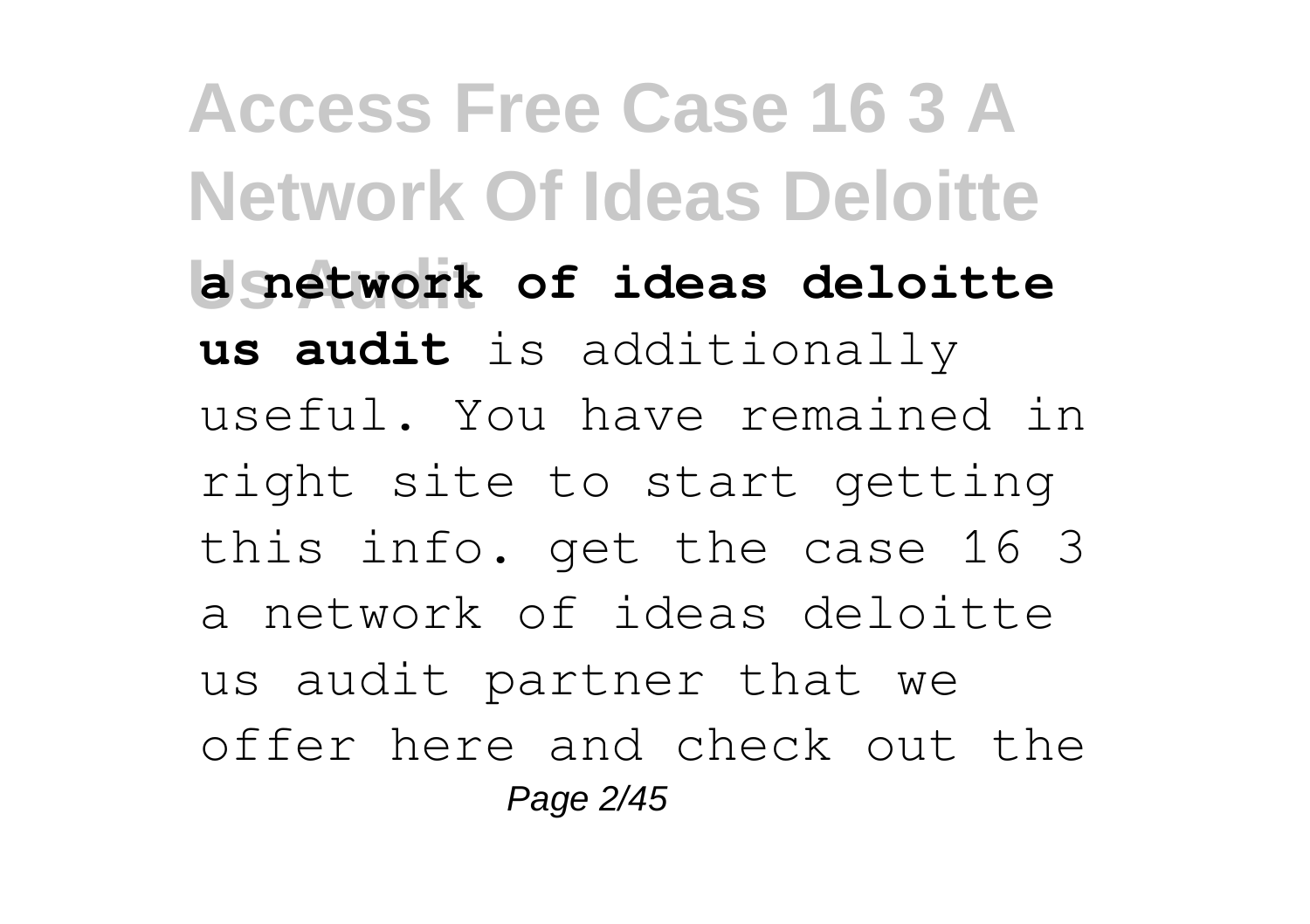**Access Free Case 16 3 A Network Of Ideas Deloitte Us Audit** link.

You could buy lead case 16 3 a network of ideas deloitte us audit or get it as soon as feasible. You could speedily download this case 16 3 a network of ideas Page 3/45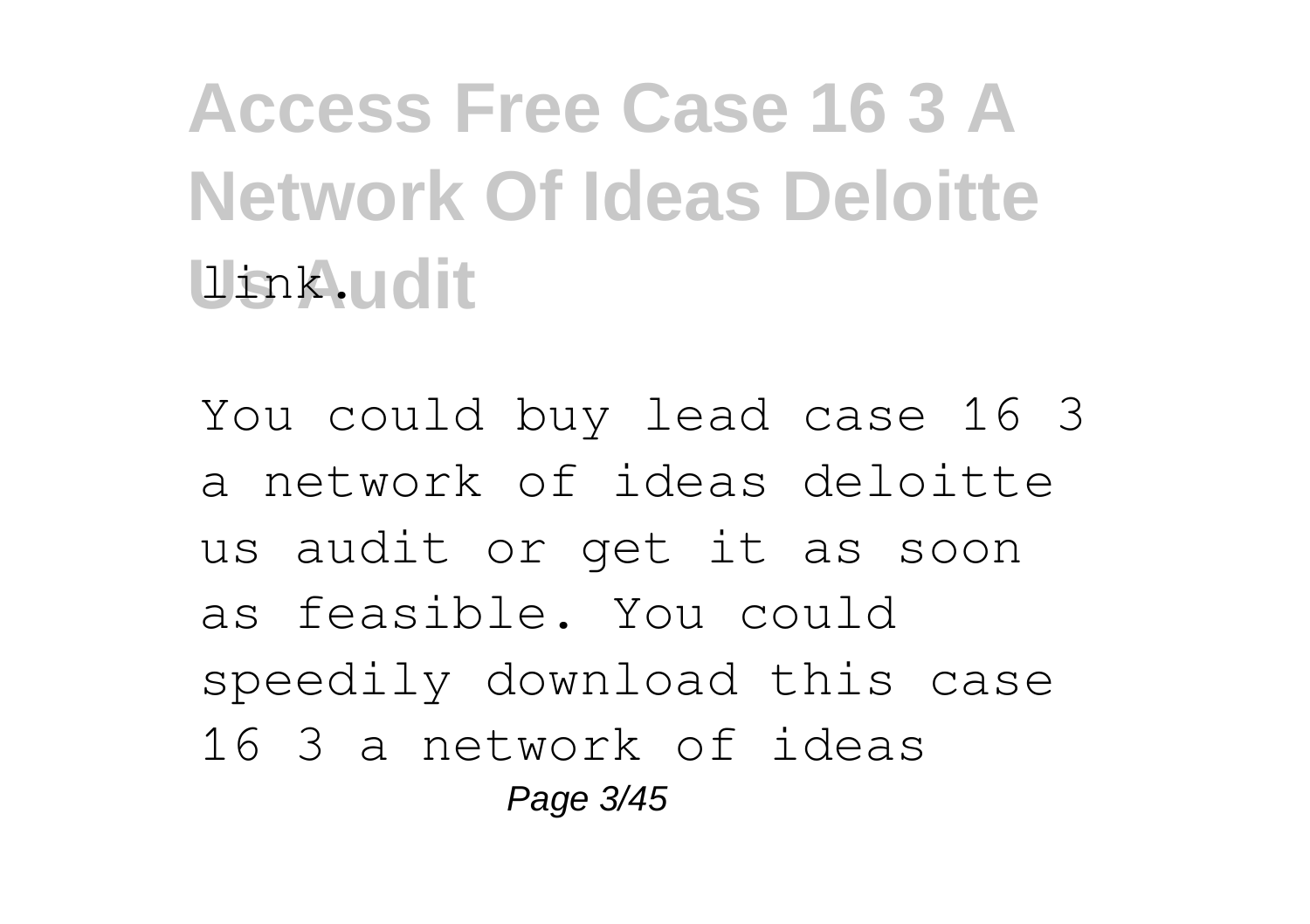**Access Free Case 16 3 A Network Of Ideas Deloitte** deloitte us audit after getting deal. So, later you require the ebook swiftly, you can straight acquire it. It's thus very simple and as a result fats, isn't it? You have to favor to in this broadcast

Page 4/45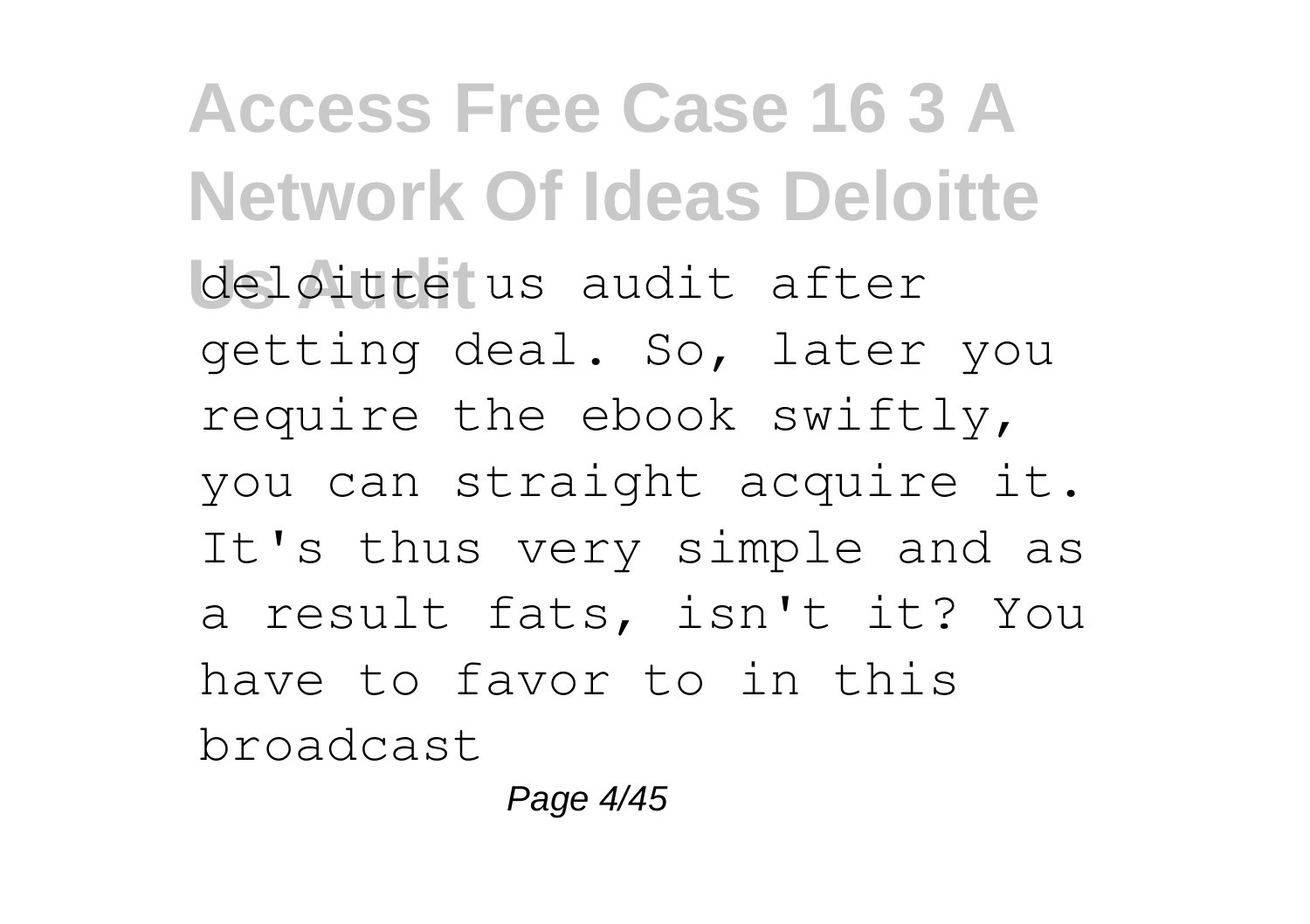**Access Free Case 16 3 A Network Of Ideas Deloitte Us Audit** *Robert Kennedy Jr. on 'Controversial' Vaccines, Trump, and climate change*

More Lessons From the Master

Teacher | Sabbath School

Panel by 3ABN - Lesson 6 Q4

2020 Learn Python - Full

Page 5/45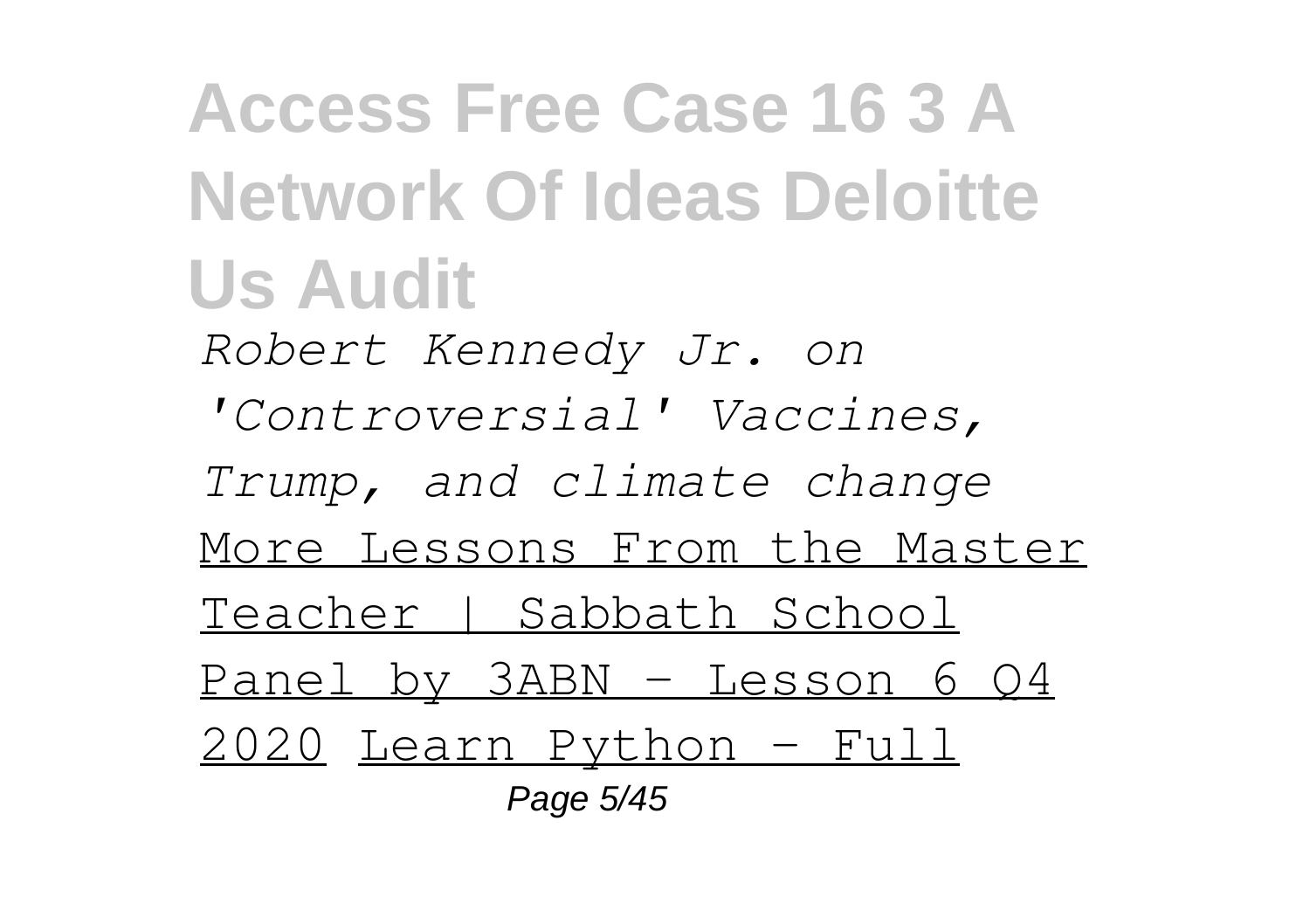**Access Free Case 16 3 A Network Of Ideas Deloitte Course for Beginners** [Tutorial] PPPAW Patrol Season 6 MARATHON 24/7 PAW Patrol Pup Tales Rescue Episodes Curious Beginnings | Critical Role: THE MIGHTY NEIN | Episode 1 I Watch 3 Episodes of Mind Field With Page 6/45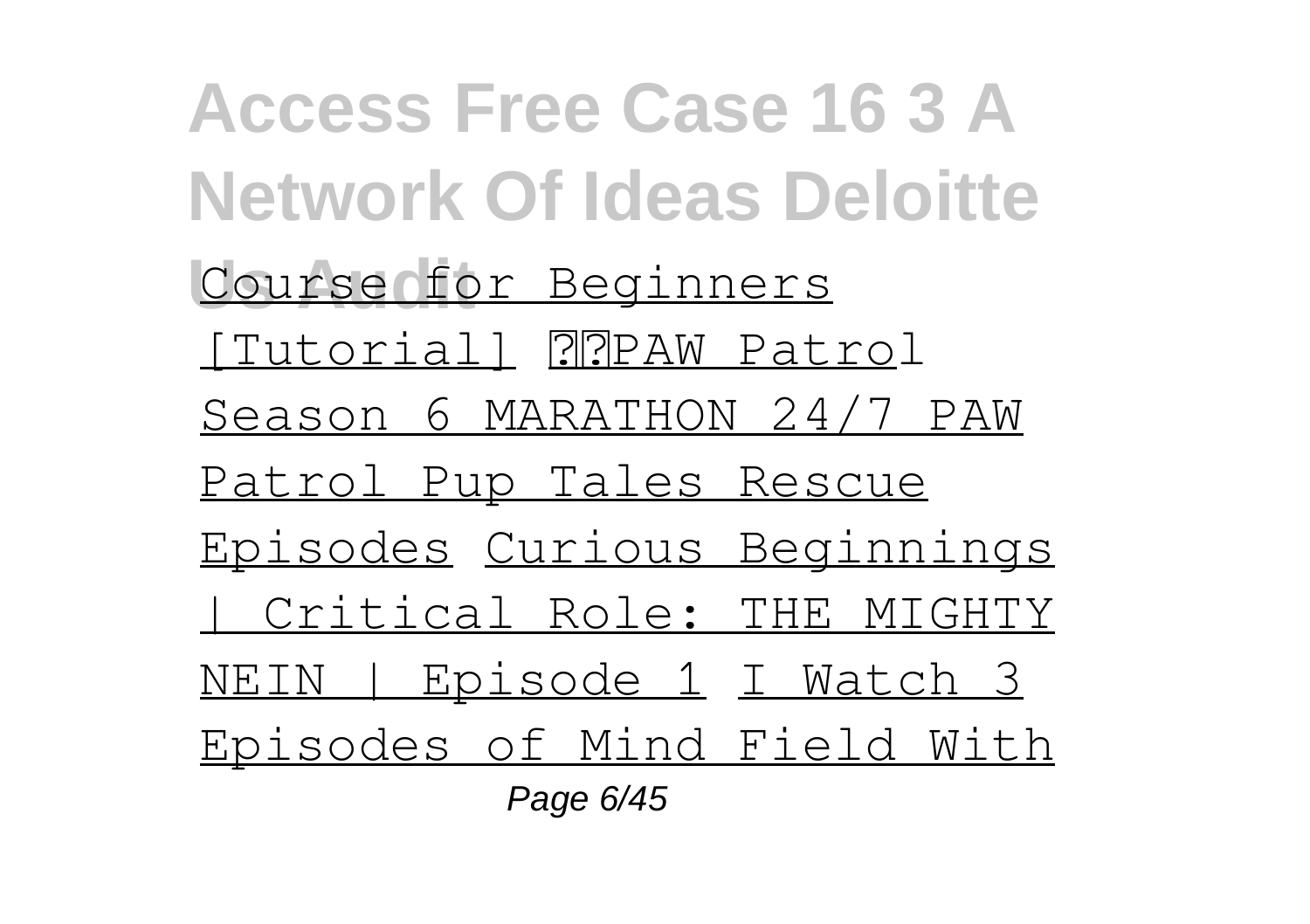**Access Free Case 16 3 A Network Of Ideas Deloitte** Our Experts \u0026 Researchers *Friends: Funniest Moments of Season 3 (Mashup) | TBS* Quit social media | Dr. Cal Newport | TEDxTysons*Azure Full Course - Learn Microsoft Azure in 8 Hours |* Page 7/45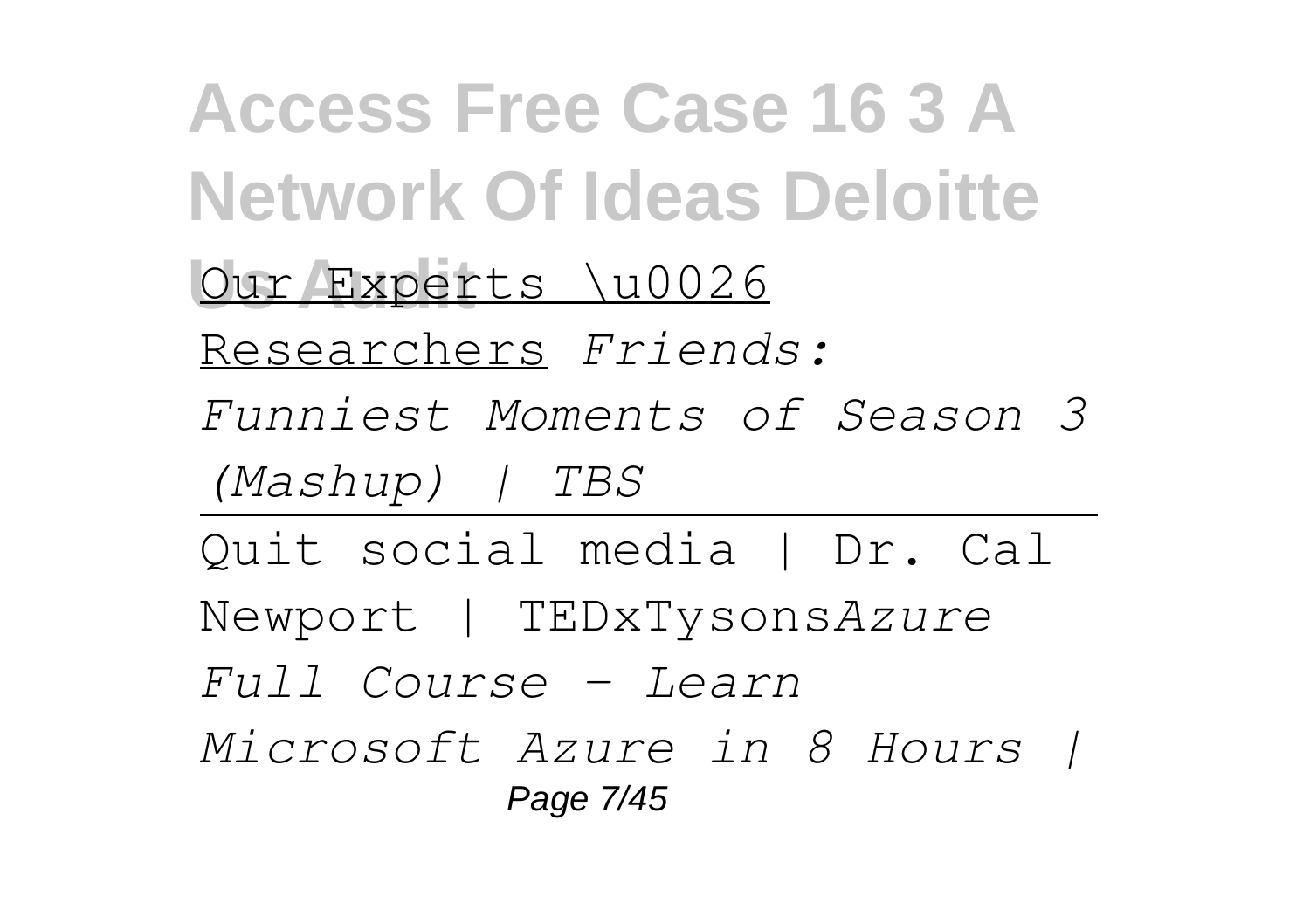**Access Free Case 16 3 A Network Of Ideas Deloitte Us Audit** *Azure Tutorial For Beginners | Edureka* **Crime Patrol -** <u> 222222 2322223</u> 232222 - Ep **851 - It Happened That Night Part 2- 3rd September, 2017 3 Powerful Networking Secrets of Influential People - Dan Lok** Court Cam: Page 8/45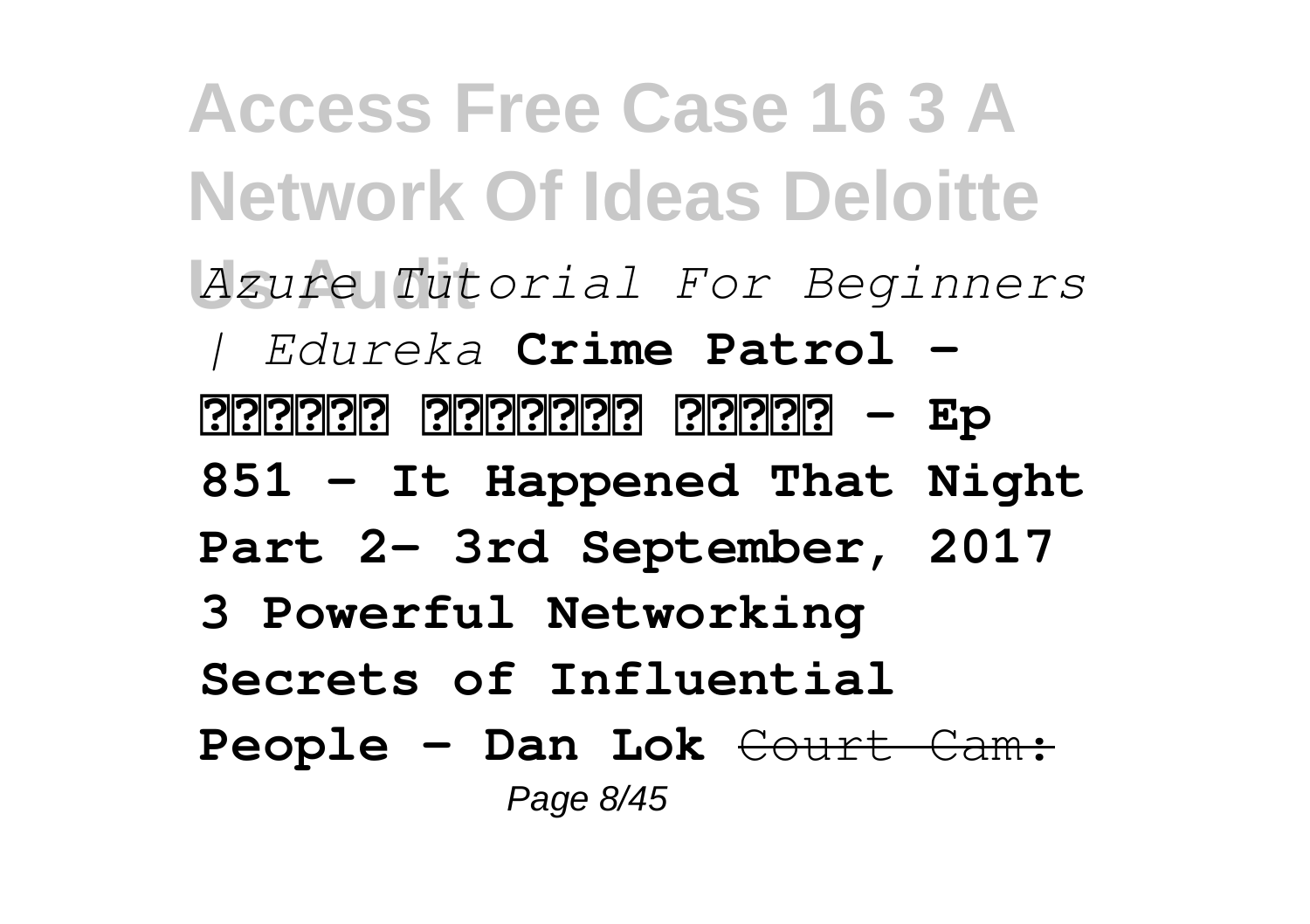**Access Free Case 16 3 A Network Of Ideas Deloitte** Russian Man Tries to Escape from Court (Season 2) | A\u0026E Watch the Latest News Headlines and Live Events — ABC News Live *CID - सी आई डी - Ep 1445 - Obsessive Fan - 22nd July, 2017*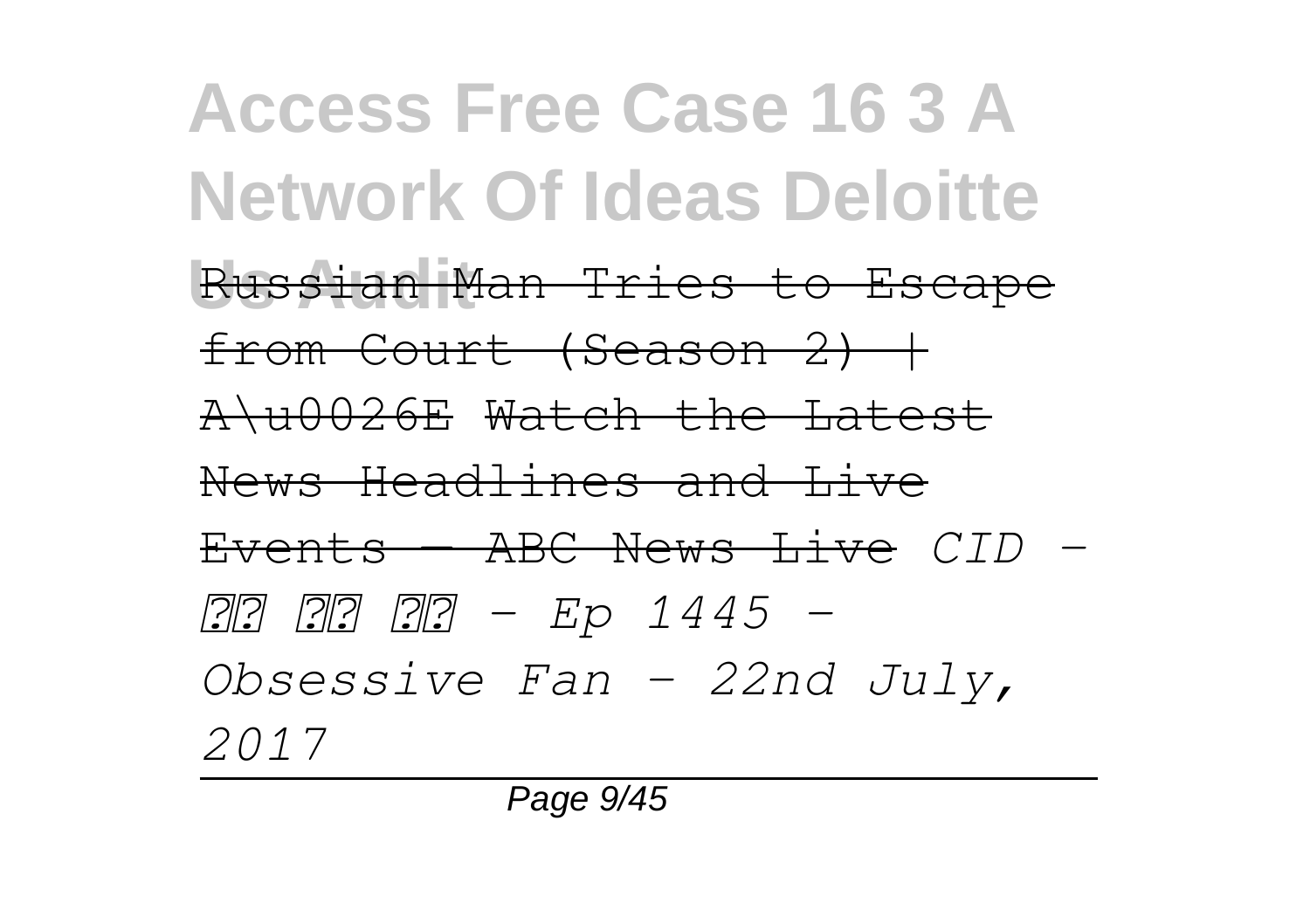**Access Free Case 16 3 A Network Of Ideas Deloitte** AXIOS on HBO: President Trump Exclusive Interview (Full Episode) | HBO*Joe Rogan Experience #1255 - Alex Jones Returns!* Chad Daybell Defense Opposes Joining Case of Wife Lori Daybell **Inside the mind of a** Page 10/45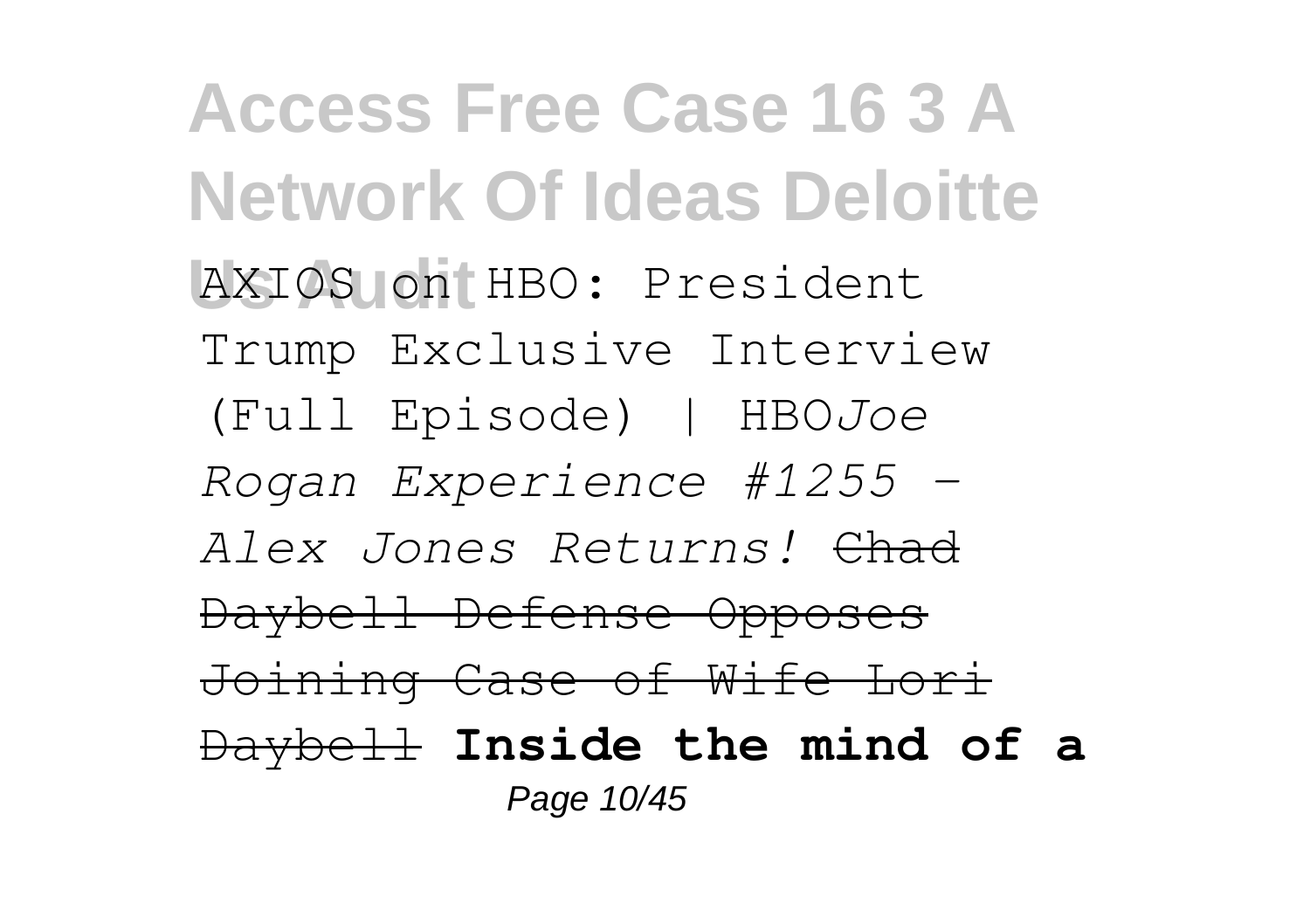**Access Free Case 16 3 A Network Of Ideas Deloitte Us Audit master procrastinator | Tim Urban** Case 16 3 A Network TP-Link TL-SG1005D 5-Port Desktop Gigabit Ethernet Switch/Hub, Network Splitter, Plug and play, Plastic Case 4.7 out of 5 stars 2,968 £12.00 £ 12 . 00 Page 11/45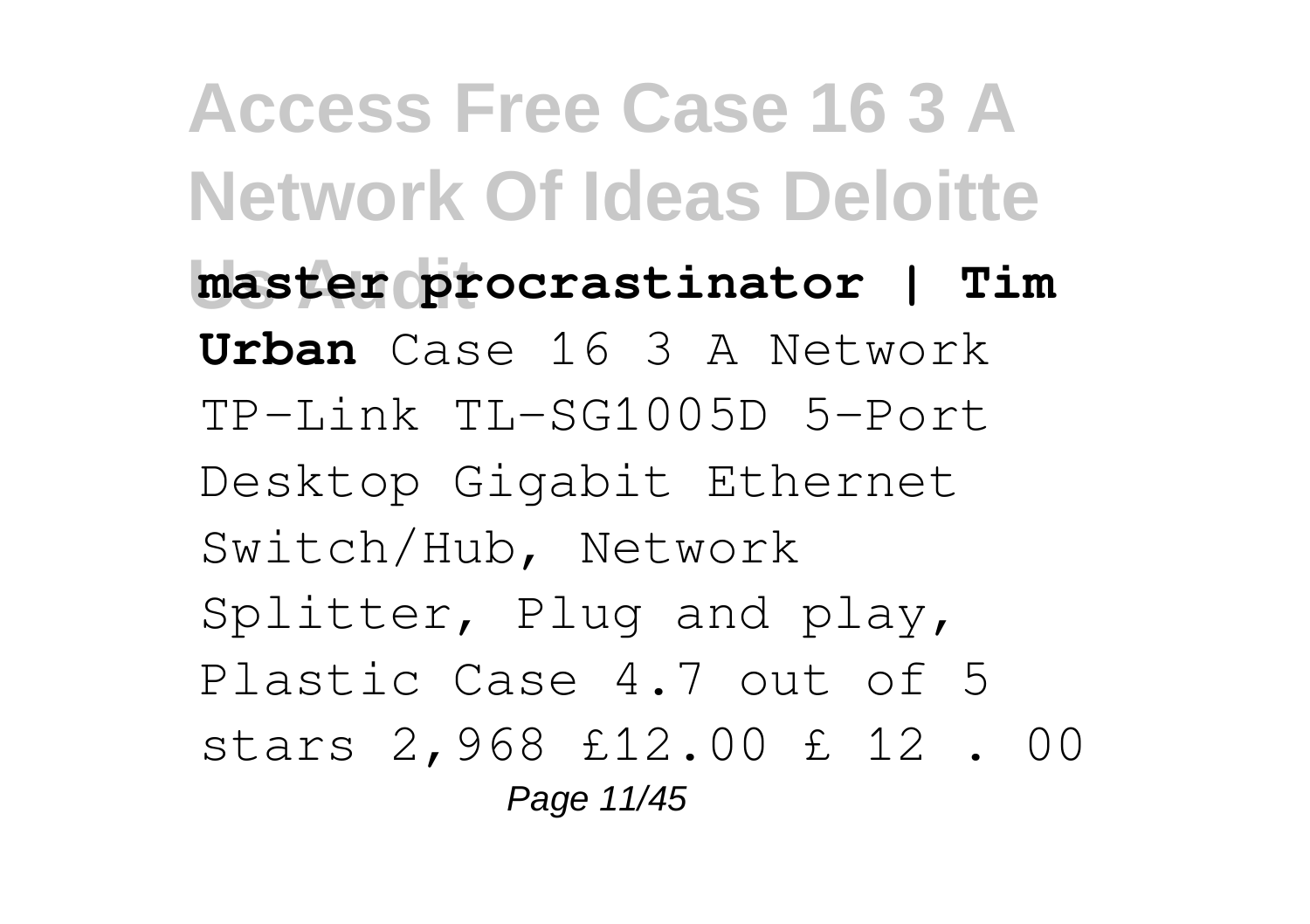**Access Free Case 16 3 A Network Of Ideas Deloitte Us Audit** £19.99 £19.99

Network Hubs and Switches: Amazon.co.uk Deloitte Trueblood Case 16-3 A Network of Ideas. Spider-Web Corporation ("Spider") owns and operates various Page 12/45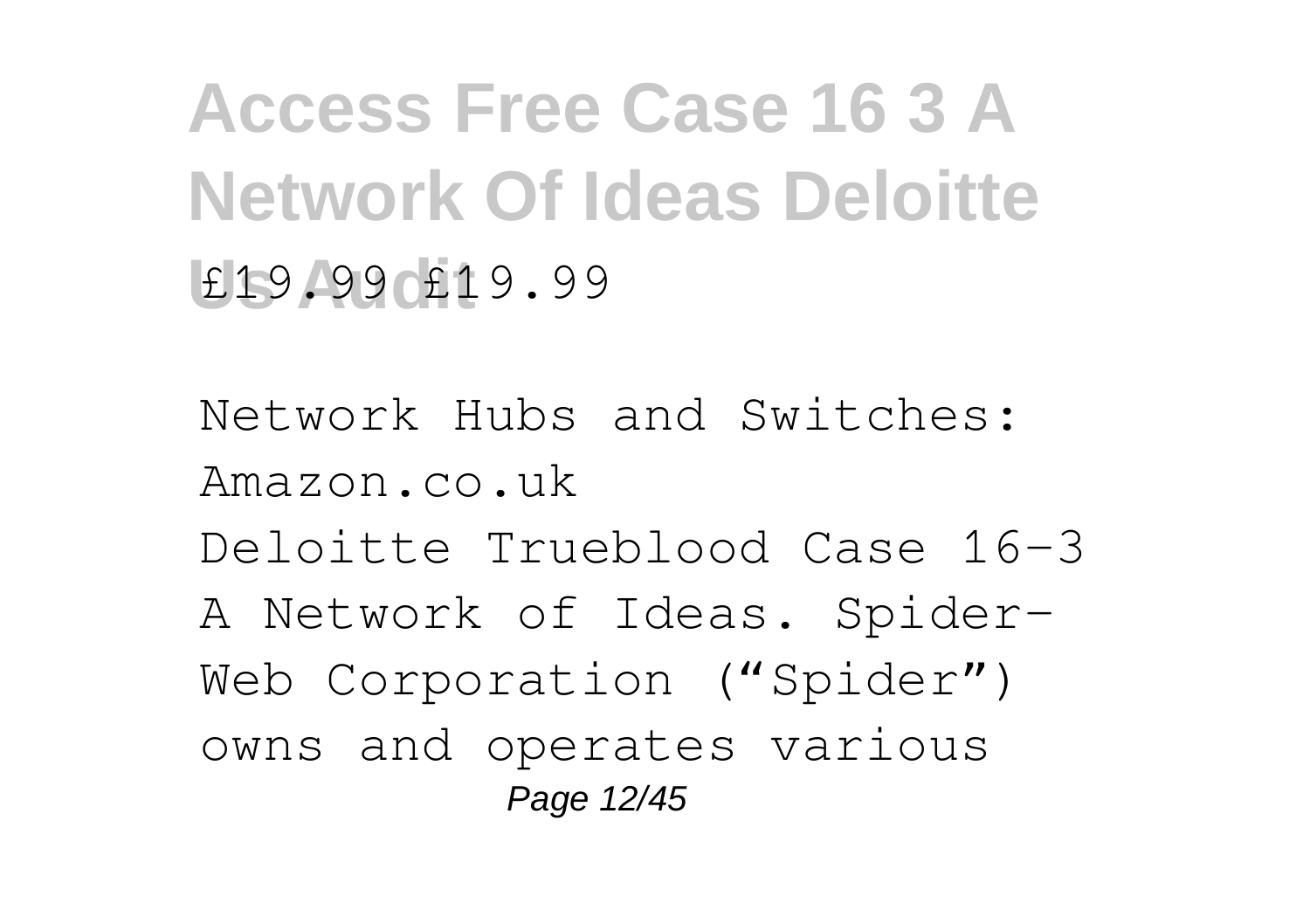**Access Free Case 16 3 A Network Of Ideas Deloitte** Web sites, including YourSpace, a social networking Web site, and Bling, a Web site search engine. Spider is a nonpublic U.S.-based company with headquarters in Silk Valley, CA, and it earns Page 13/45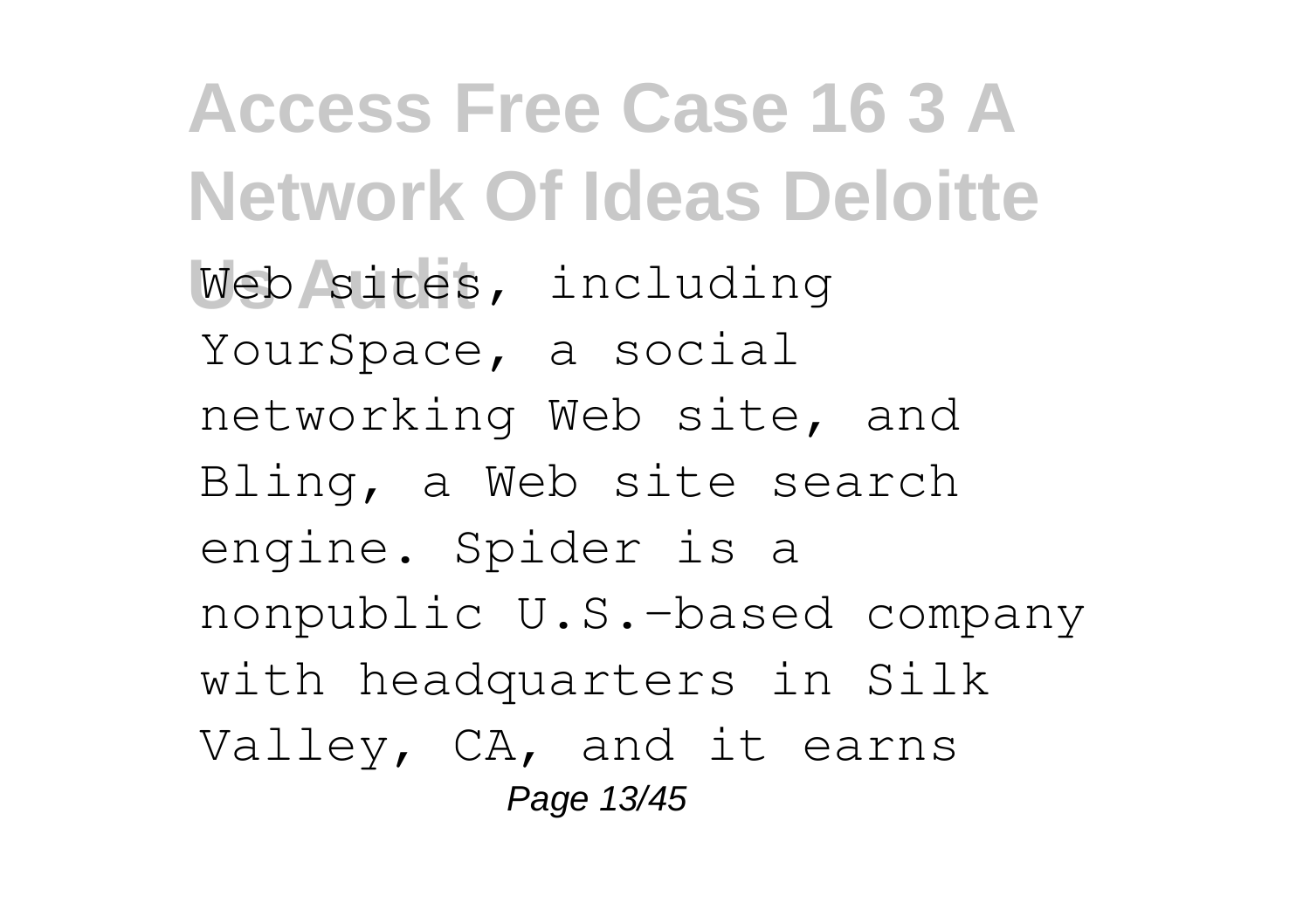**Access Free Case 16 3 A Network Of Ideas Deloitte** most of its revenue through advertising.

Deloitte Trueblood Case 16-3 A Network of Ideas Spider-Web ... what is the answer to case 16-3 a network of ideas Page 14/45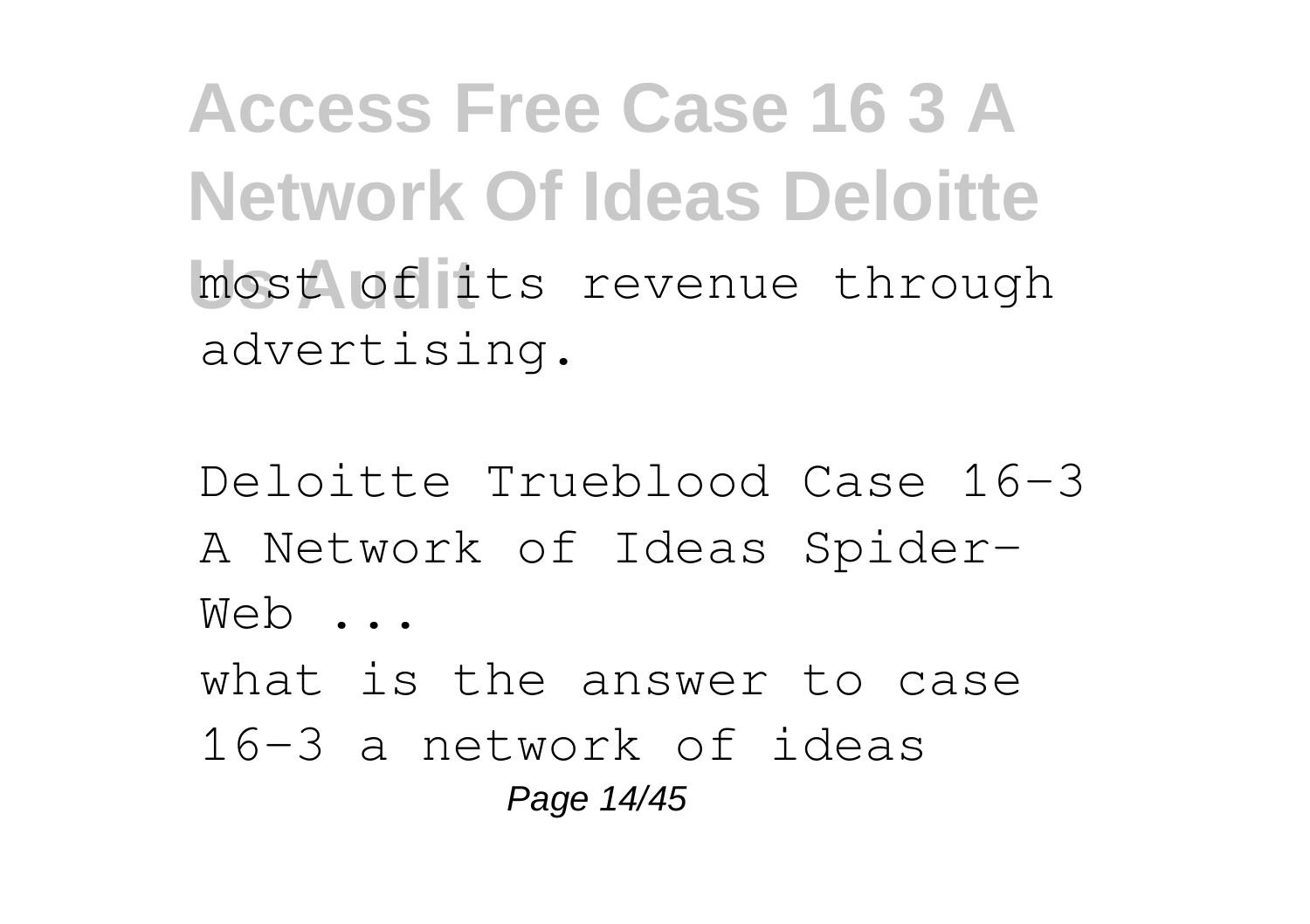**Access Free Case 16 3 A Network Of Ideas Deloitte** about spider web cooperation. Should Spider record the revenue it earns from placing ads for various third-party advertisers on Web sites owned by the partners on a gross or net basis?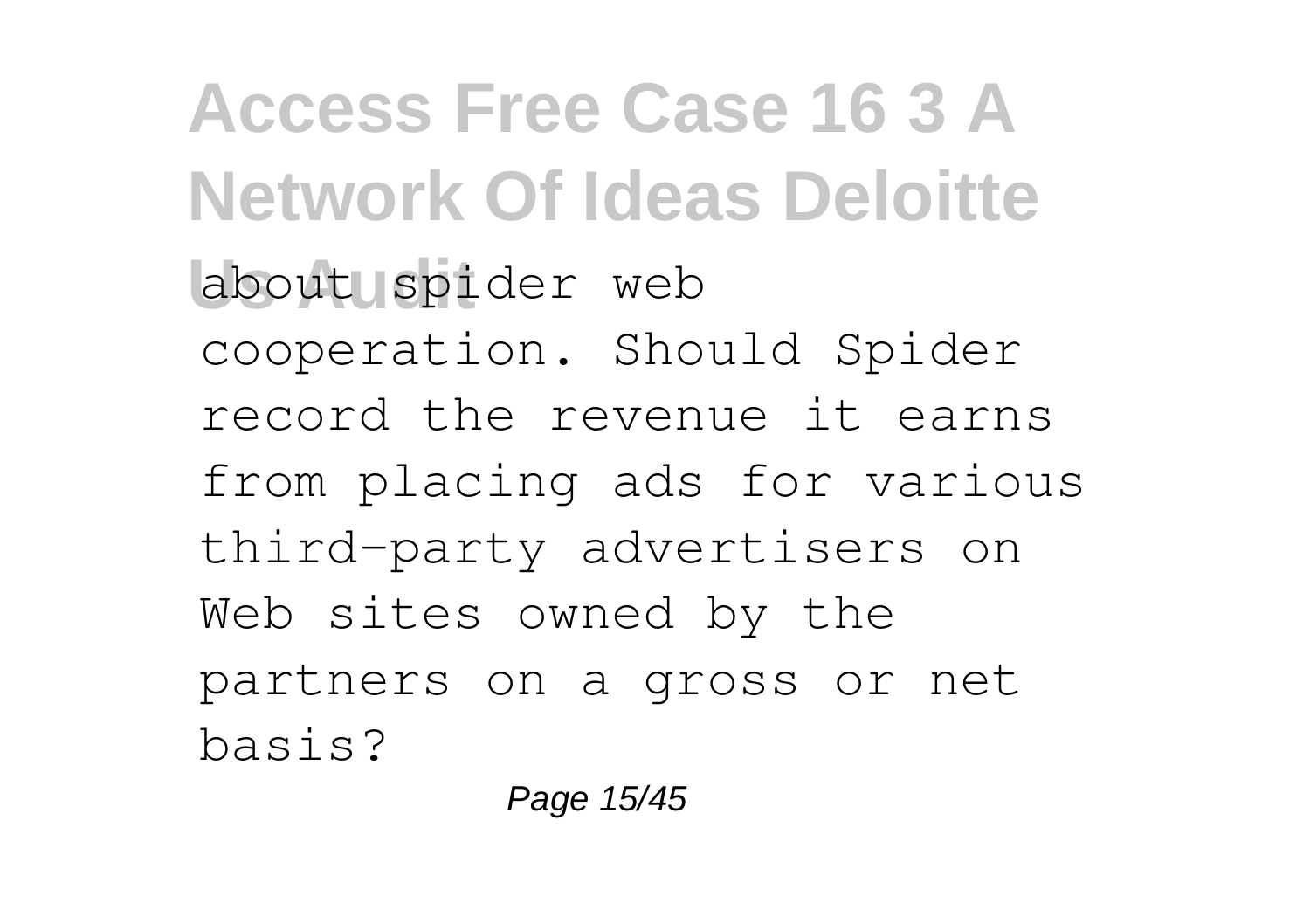**Access Free Case 16 3 A Network Of Ideas Deloitte Us Audit** [Solved] what is the answer

to case 16-3 a network of

...

what is the answer to case 16-3 a network of ideas about spider web cooperation. Should Spider Page 16/45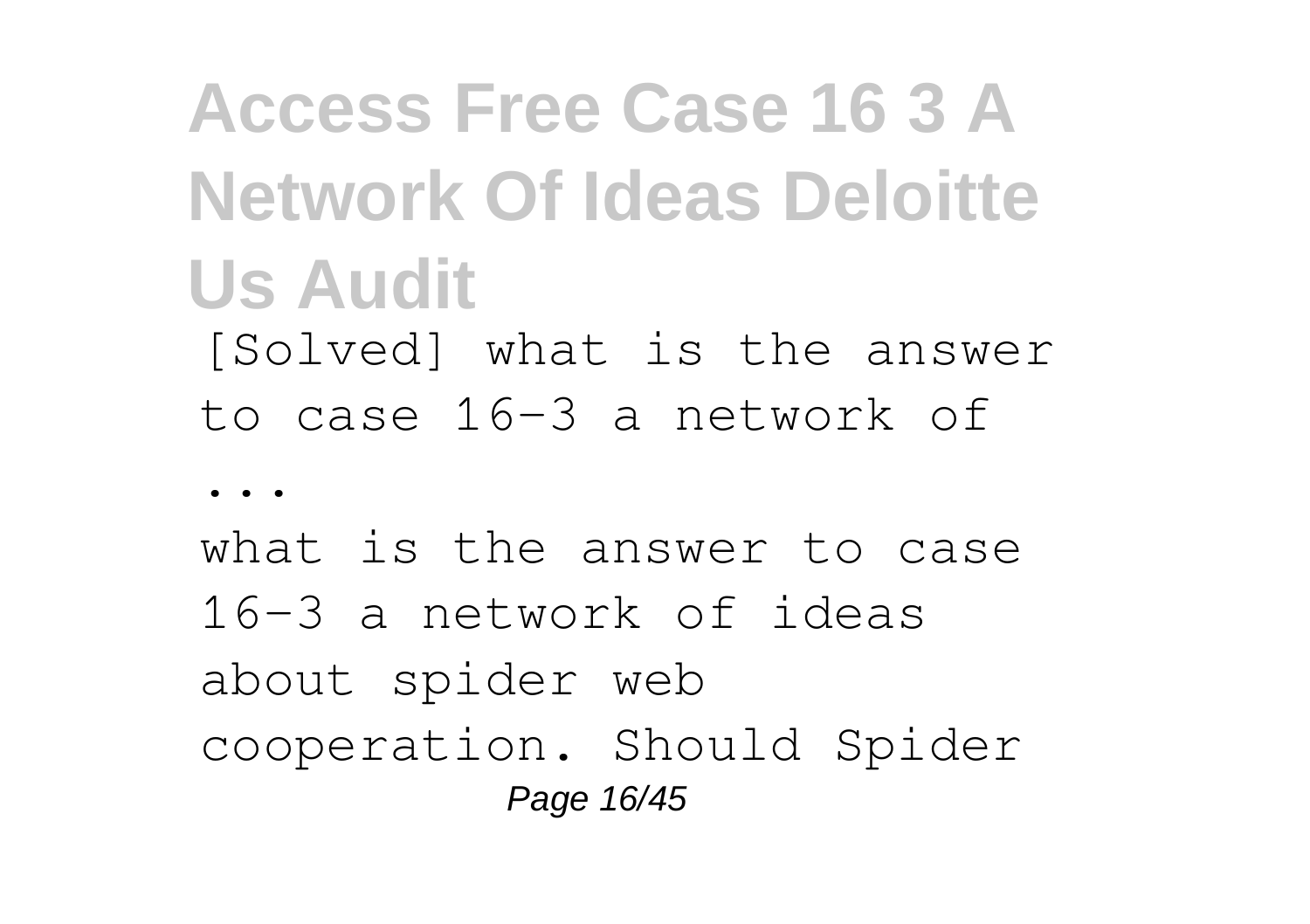**Access Free Case 16 3 A Network Of Ideas Deloitte** record the revenue it earns from placing ads for various third-party advertisers on Web sites owned by the partners on a gross or net basis? Download it free from the WordPress Repository .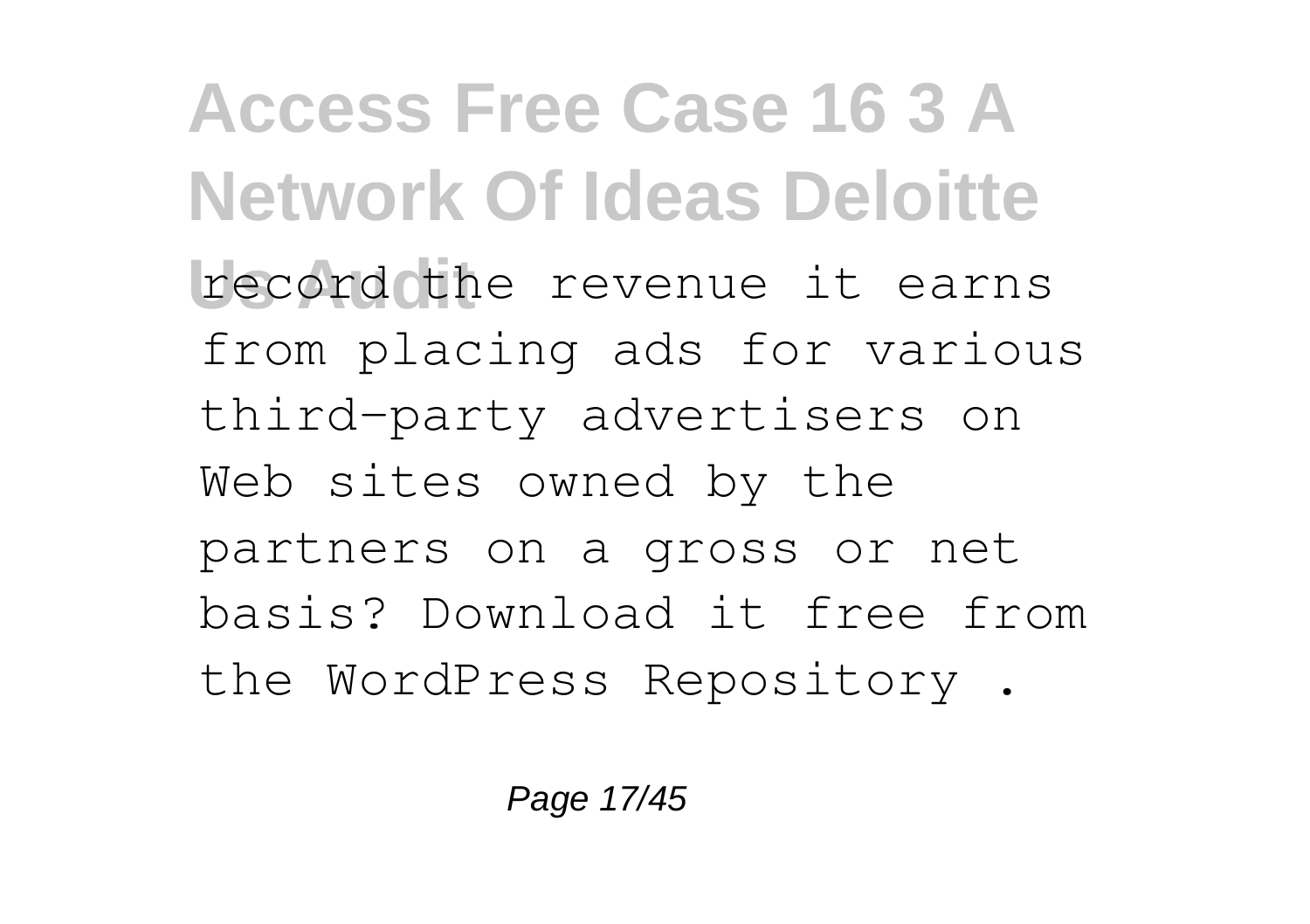**Access Free Case 16 3 A Network Of Ideas Deloitte** what is the answer to case 16-3 a network of ideas about ...

Case Project 2-3. In Chapter 3, you learn about network topologies and technologies. As prepa-ration, do Internet research on the following Page 18/45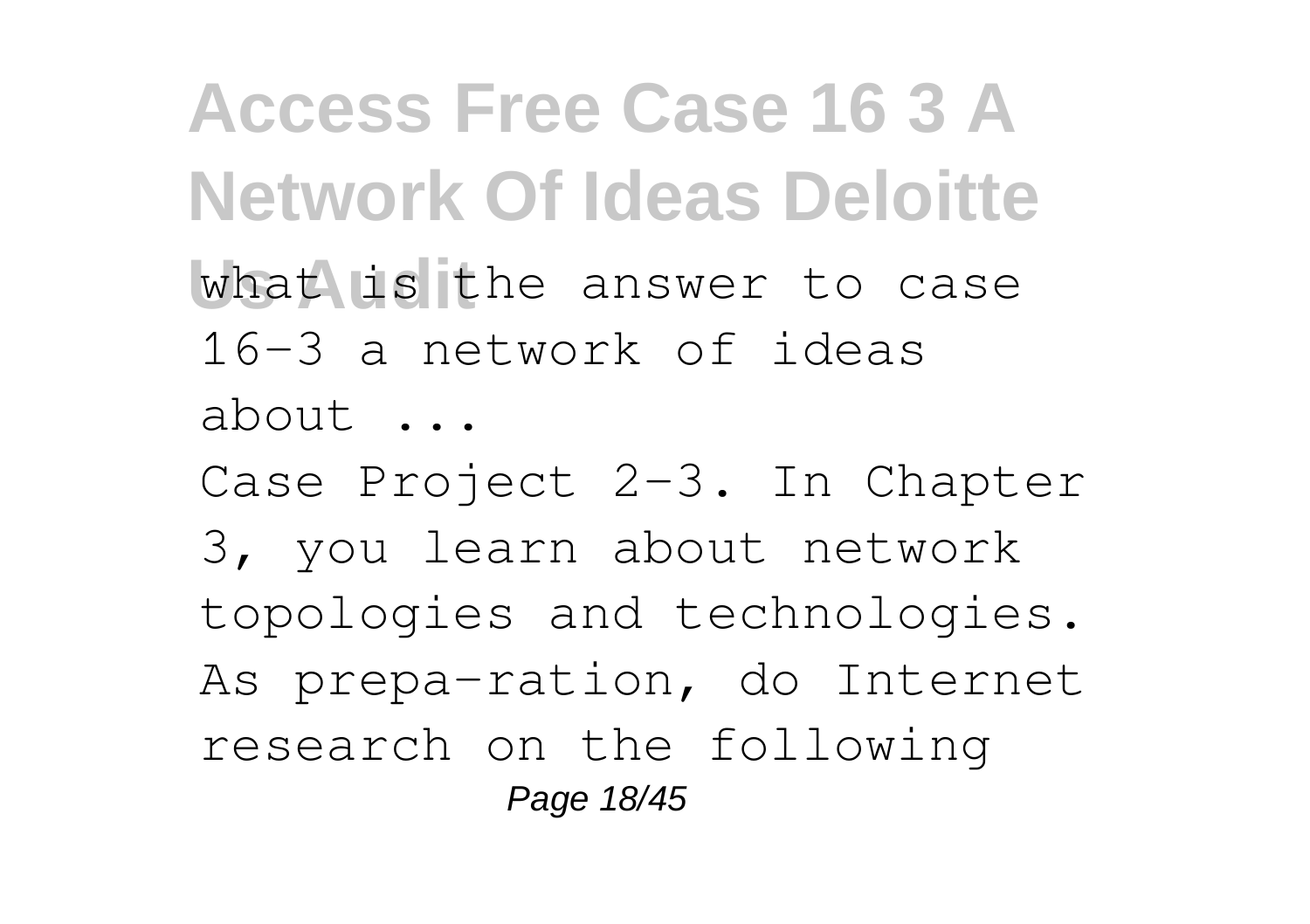**Access Free Case 16 3 A Network Of Ideas Deloitte** topics: • Physical versus logical topology . Physical is how devices are actually connect with wires and networking equipment. Logical is how things appear to be connected to the network user. • Bus ... Page 19/45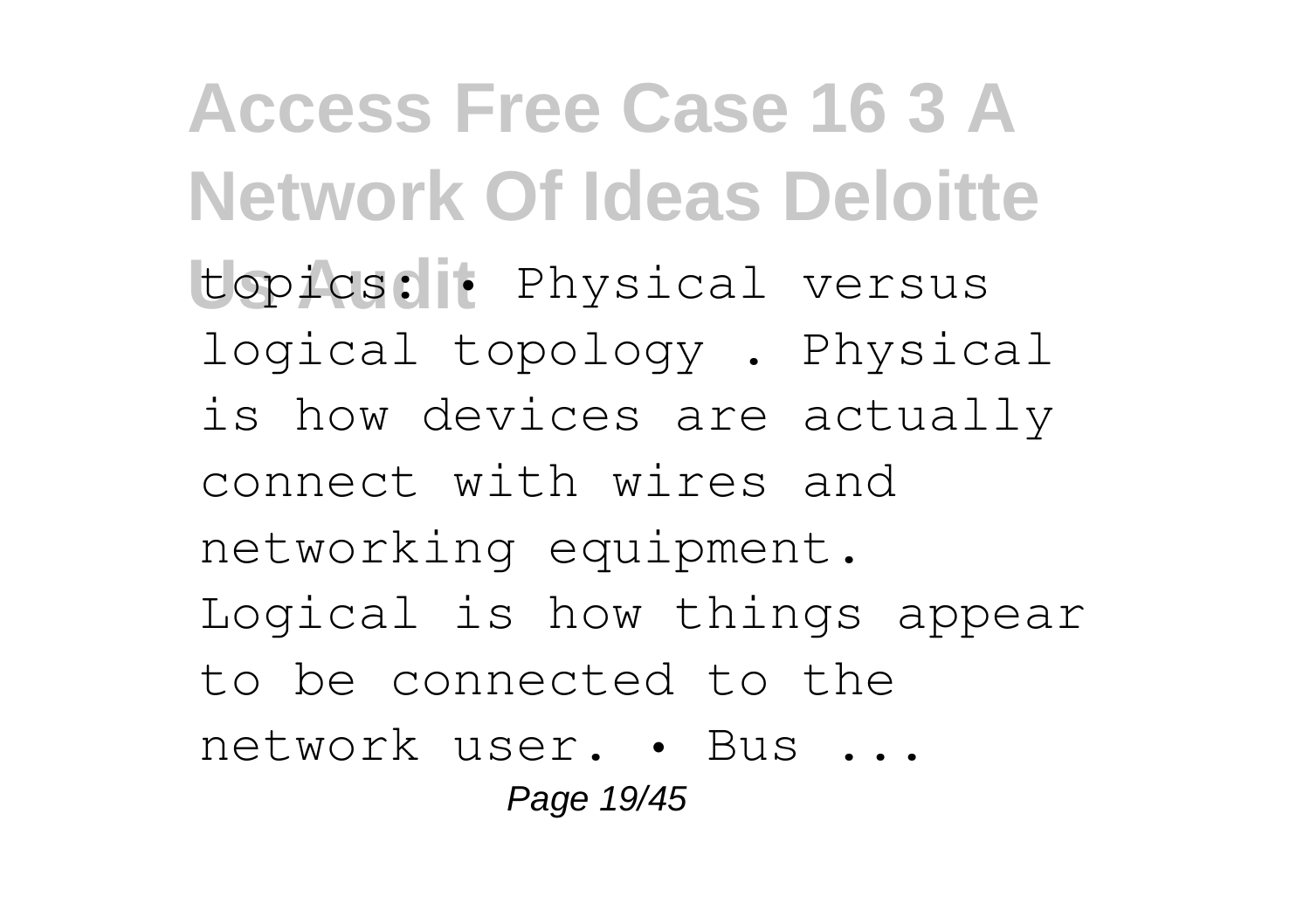**Access Free Case 16 3 A Network Of Ideas Deloitte Us Audit**

Networking case-projects 2 – Feole Technologies Overclockers UK have the

largest selection of cases

available in the UK with

hundreds available for

immediate dispatch. Whether Page 20/45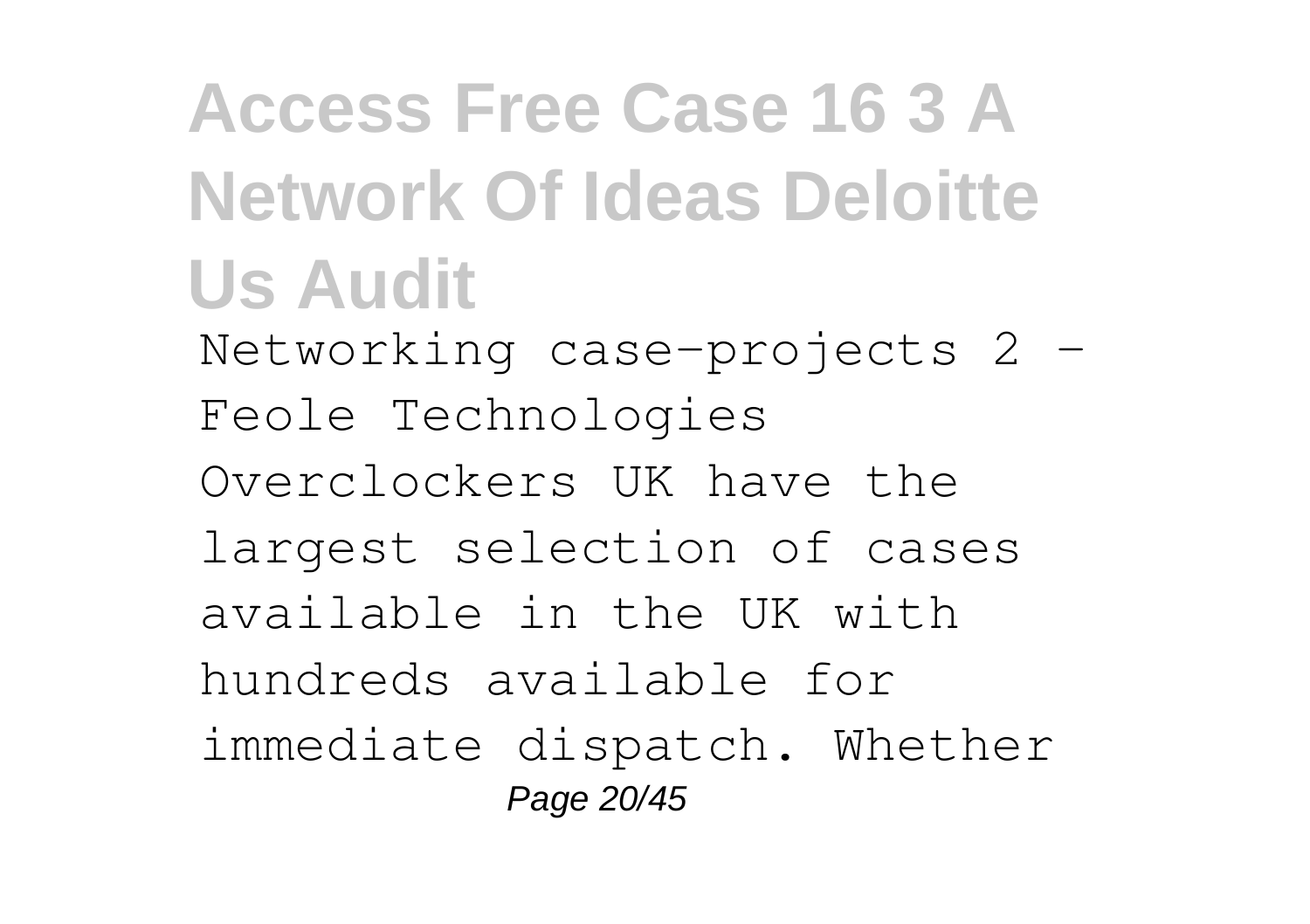**Access Free Case 16 3 A Network Of Ideas Deloitte Us Audit** you require a full tower, midi tower or cube case we have exactly what you need. From the budget to the premium chassis - We have you covered.

PC Cases and Accessories Page 21/45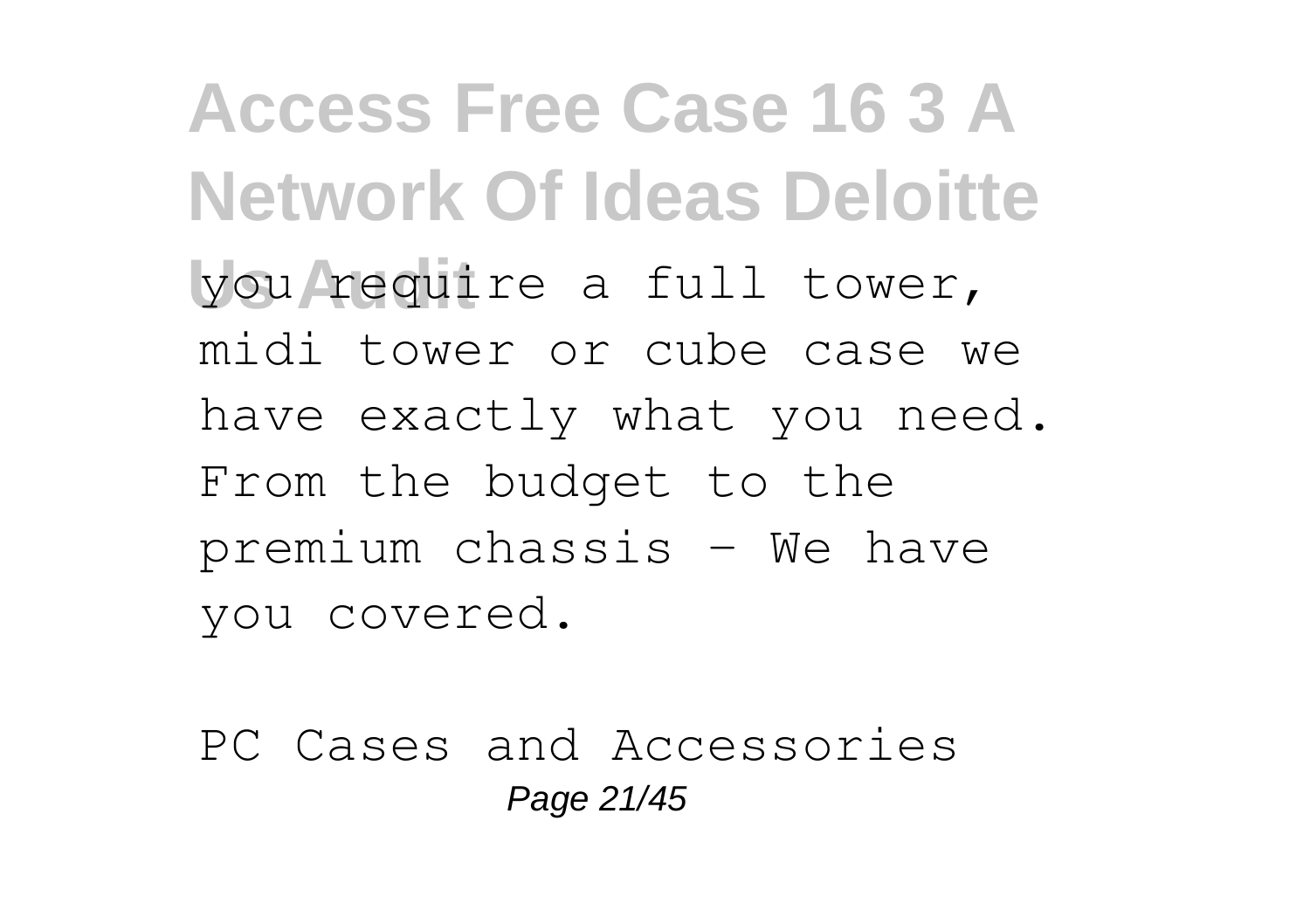**Access Free Case 16 3 A Network Of Ideas Deloitte Us Audit** from Overclockers UK If you use the 10.2.3.0 network, your subnets are always 2.3 in the second and third octets, respectively. But the fourth octet is where it changes, as in 256-252=4, 8, 12, 16, 20, Page 22/45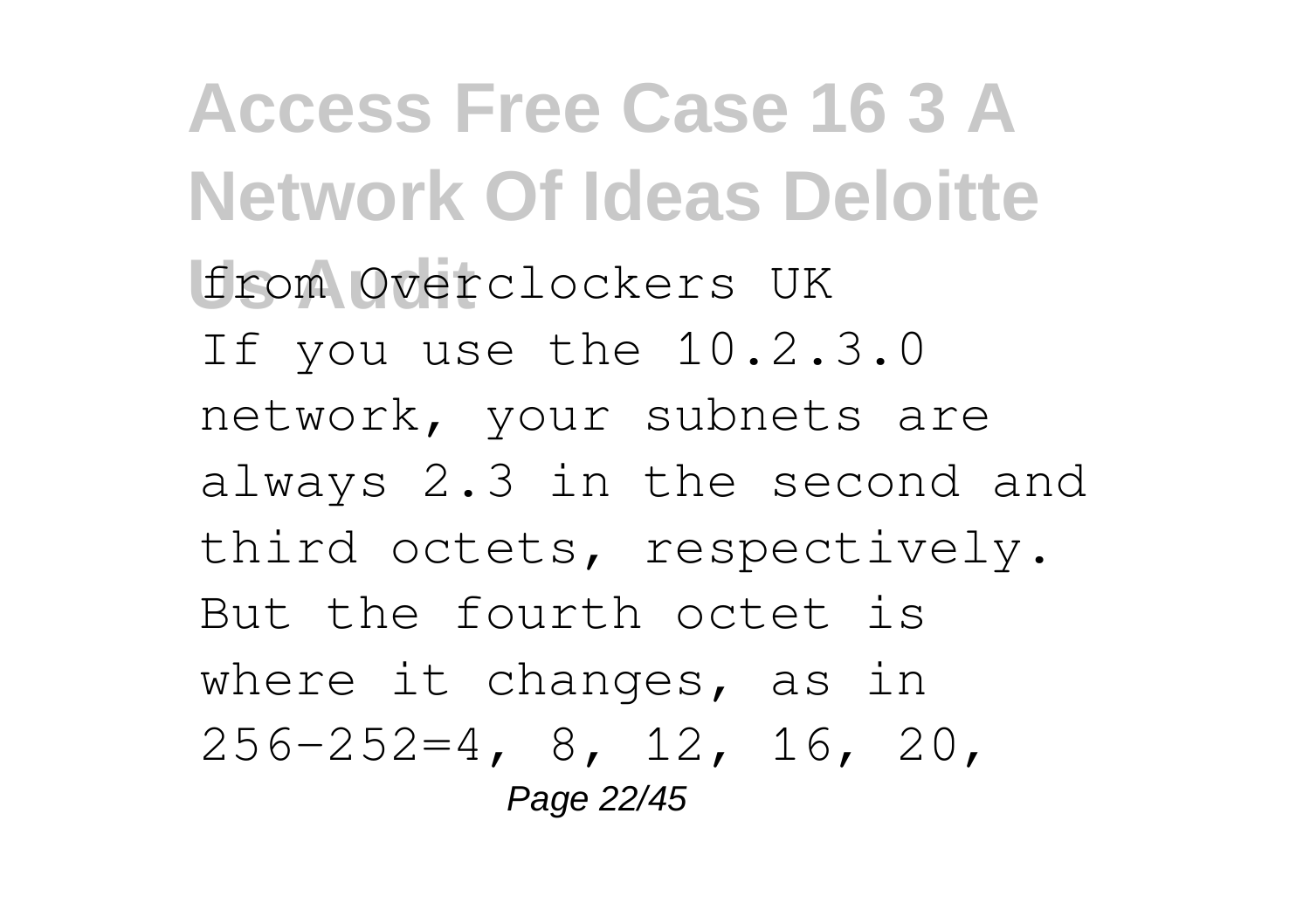**Access Free Case 16 3 A Network Of Ideas Deloitte** 24, 28, etc ...

Subnet a Class A network with ease - TechRepublic As the network administrator for a growing ISP, you want to make efficient use of your network addresses. One Page 23/45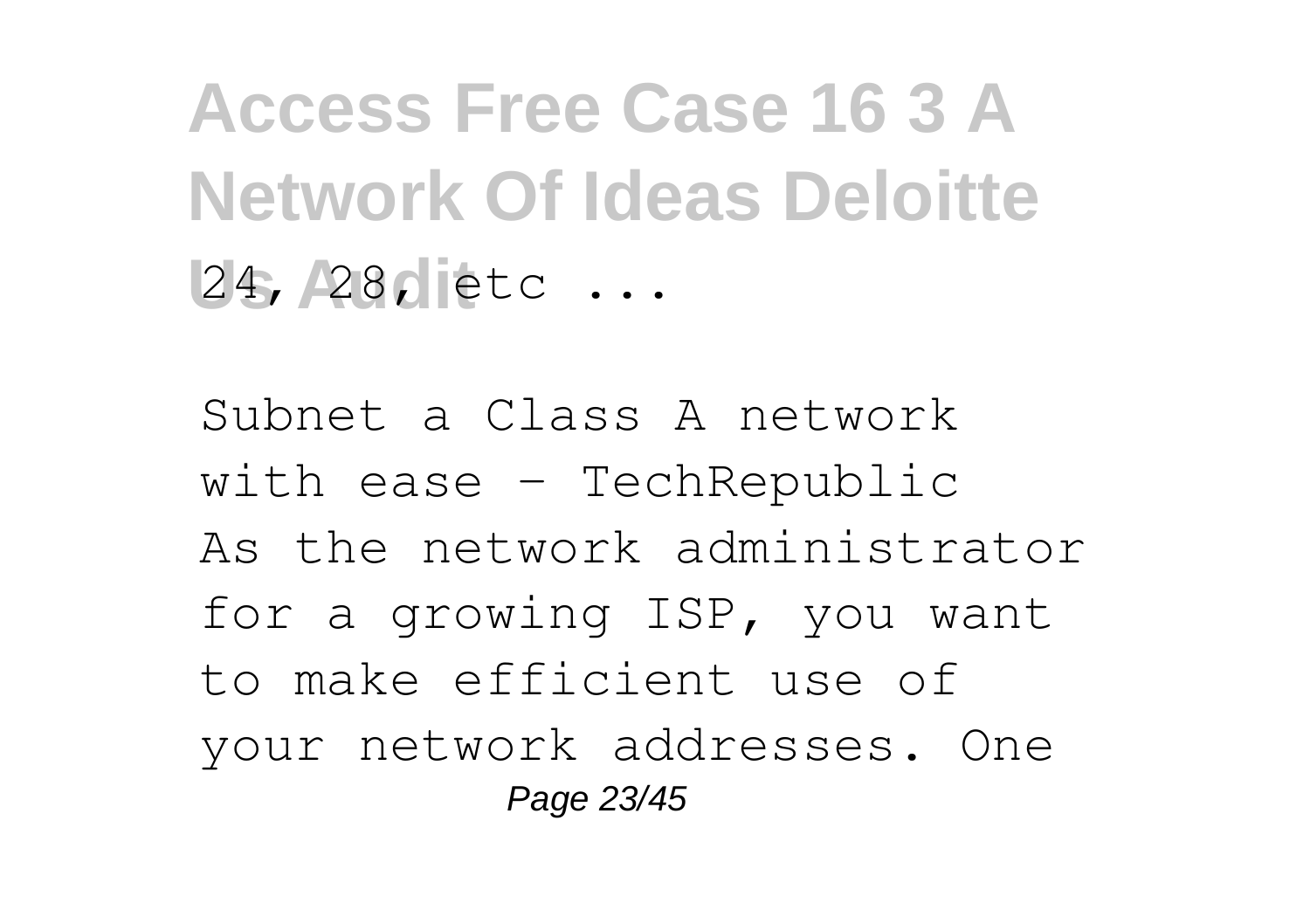**Access Free Case 16 3 A Network Of Ideas Deloitte** of the network addresses IANA assigned to you is a Class C network of 197.14.88.0. You have decided to use the addresses in this Class C network to satisfy the IP address requirements of 16 corporate Page 24/45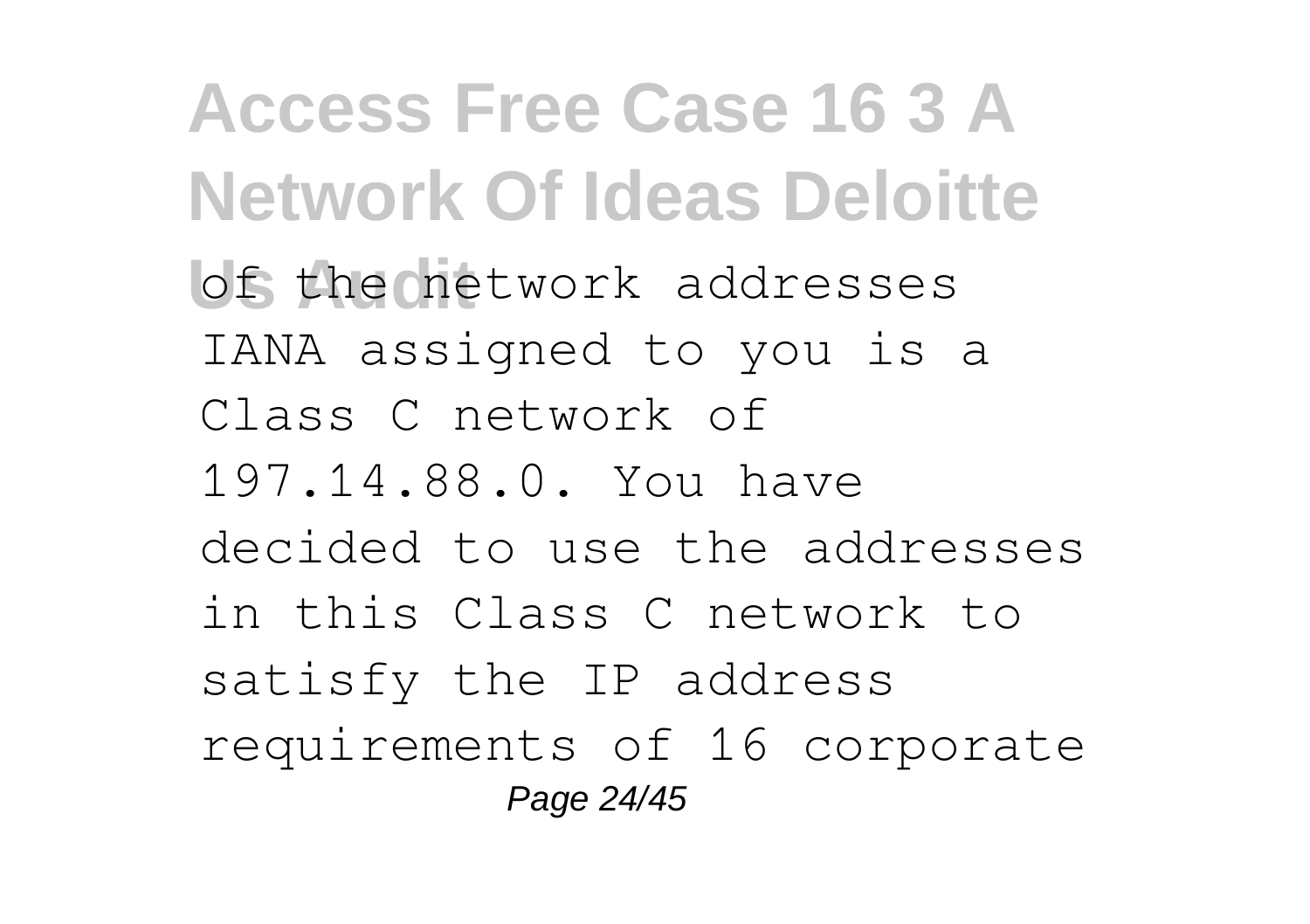**Access Free Case 16 3 A Network Of Ideas Deloitte** customers who need between 10 and 14 addresses each.

Networking case-projects 6 – Feole Technologies Check coverage & network status. Buy from us 0800 033 8009 Buy from us 0800 033 Page 25/45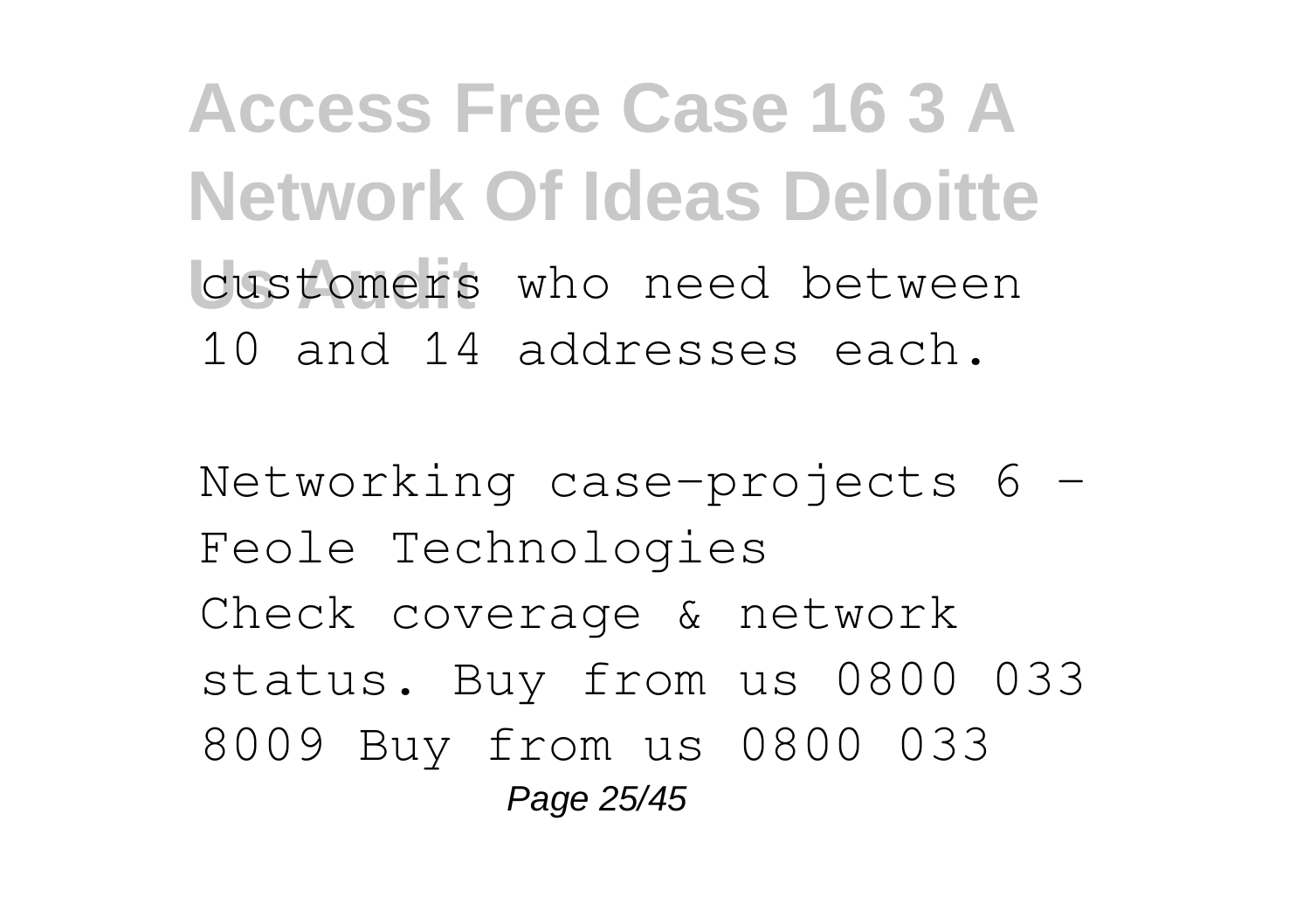**Access Free Case 16 3 A Network Of Ideas Deloitte** 8009; Explore Three. Mobile Phones. Broadband. Tablets. Tablets. Top-up. SIM Only deals. SIM Only deals. Pay As You Go. Three App. Popular phones. Samsung Galaxy. Samsung Galaxy S20. Samsung Galaxy S20 Plus. Page 26/45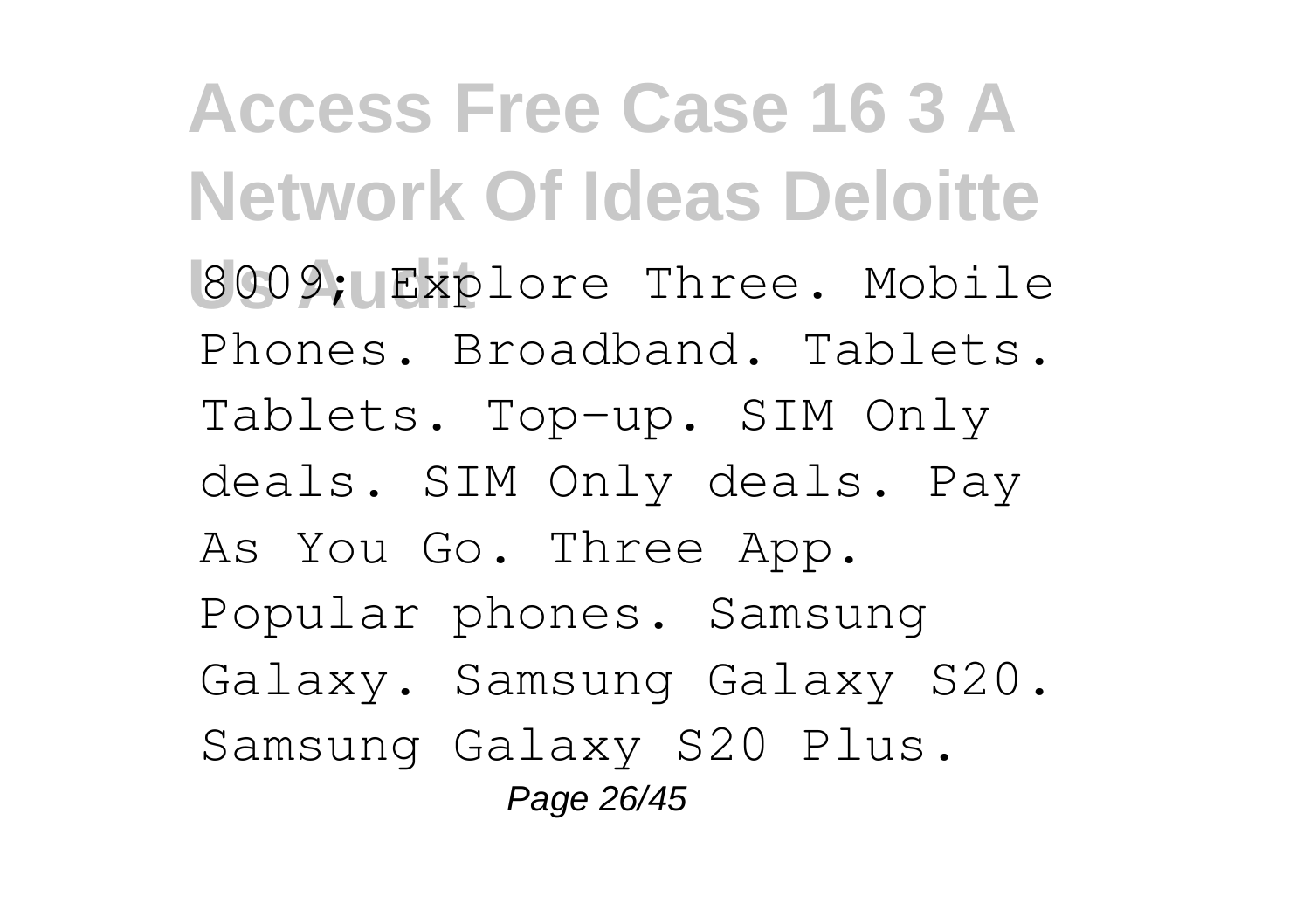**Access Free Case 16 3 A Network Of Ideas Deloitte** Samsung Galaxy S20 Ultra. iPhone 12. iPhone 12 Pro ...

Mobile Phone Deals – Contract & Pay As You Go | Three Norco ITX-S8 : Mini-ITX case, 8 x 3.5" hot-swappable Page 27/45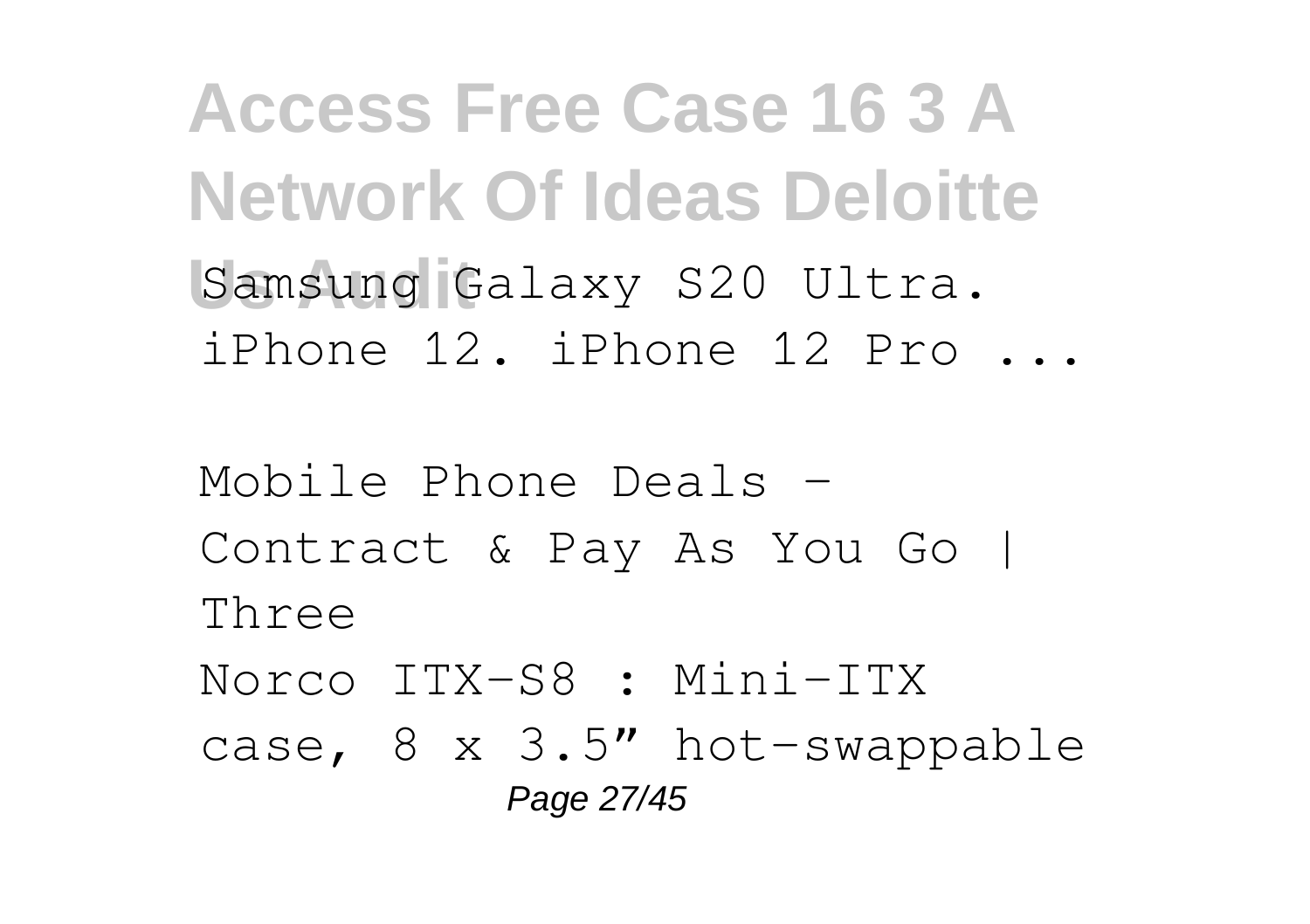**Access Free Case 16 3 A Network Of Ideas Deloitte Us Audit** HDD bays, 1 x 2.5" internal drive bay, and uses a 1U ATX power supply. Fractal Design Node 804 ( specs ): Is a bit larger but also supports Micro ATX motherboards, which opens up a whole new form factor of potential Page 28/45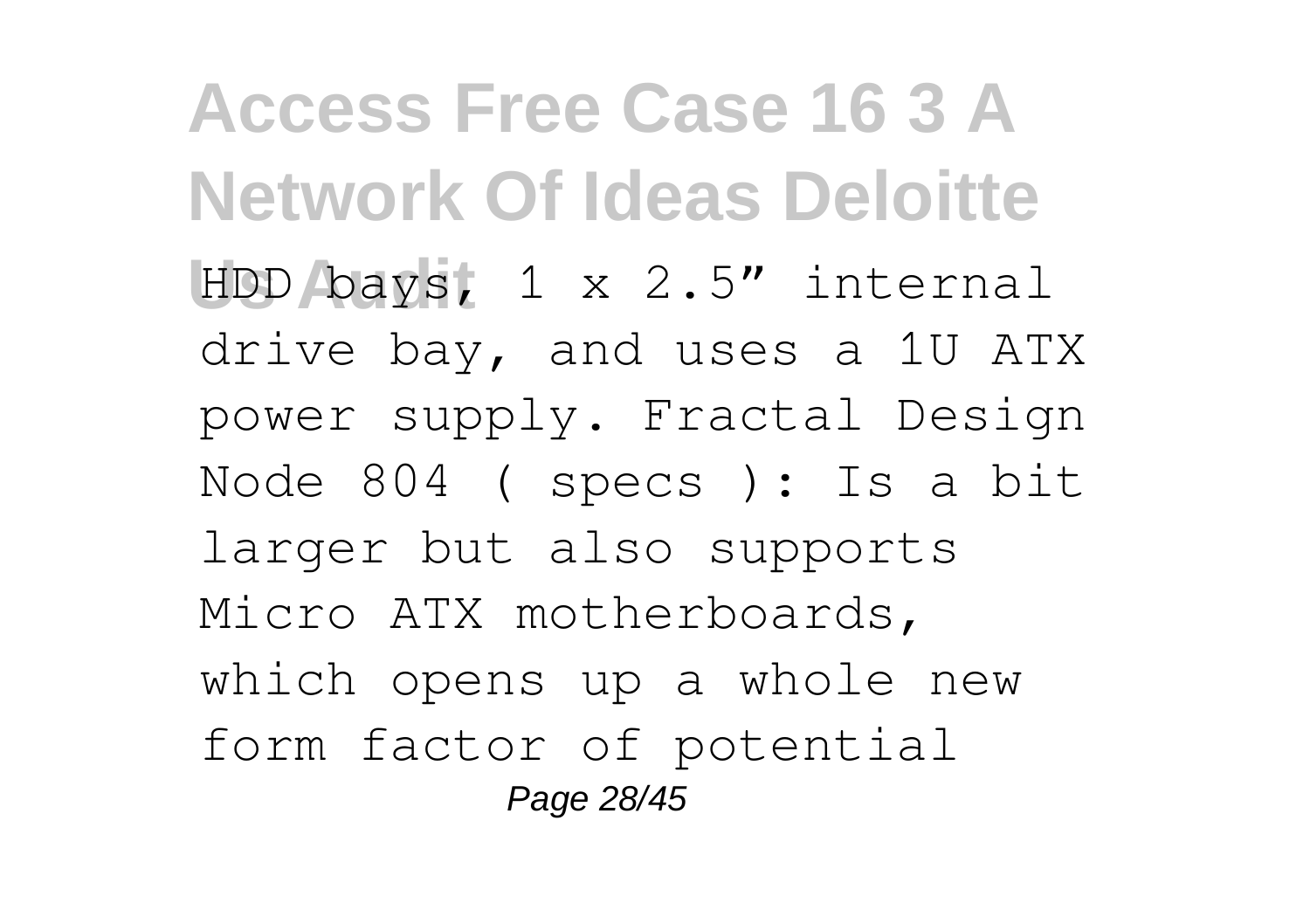**Access Free Case 16 3 A Network Of Ideas Deloitte** motherboards to consider.

Brian's Top Three DIY NAS Cases as of 2019 | Butter, What?! To prepare , including test data and expected results, that will meet the network Page 29/45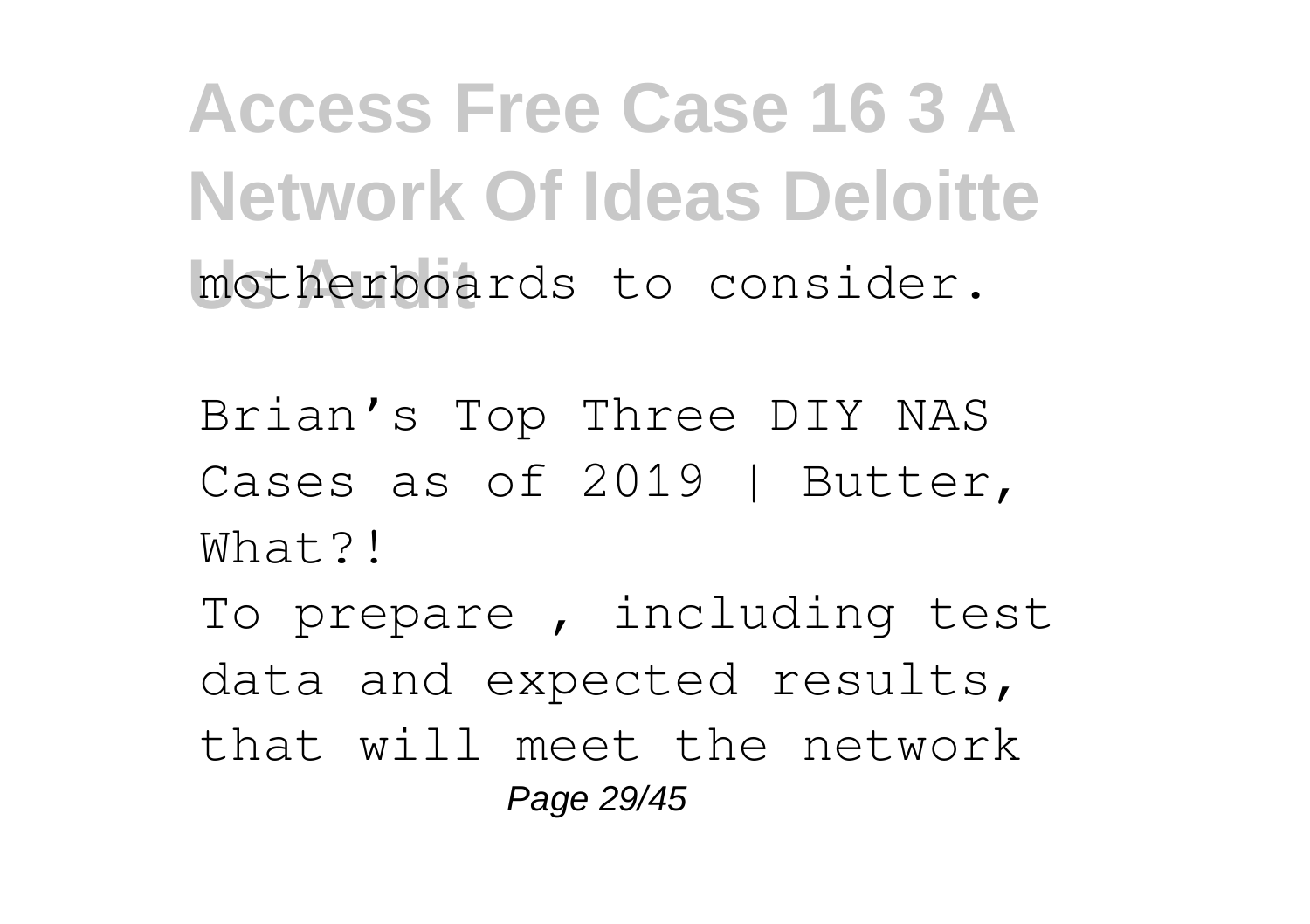**Access Free Case 16 3 A Network Of Ideas Deloitte** test objectives. Define Test Cases Define the test cases that will test all conditions applicable to the customer's documented acceptance requirements. Define Test Data Prepare the specific test data required Page 30/45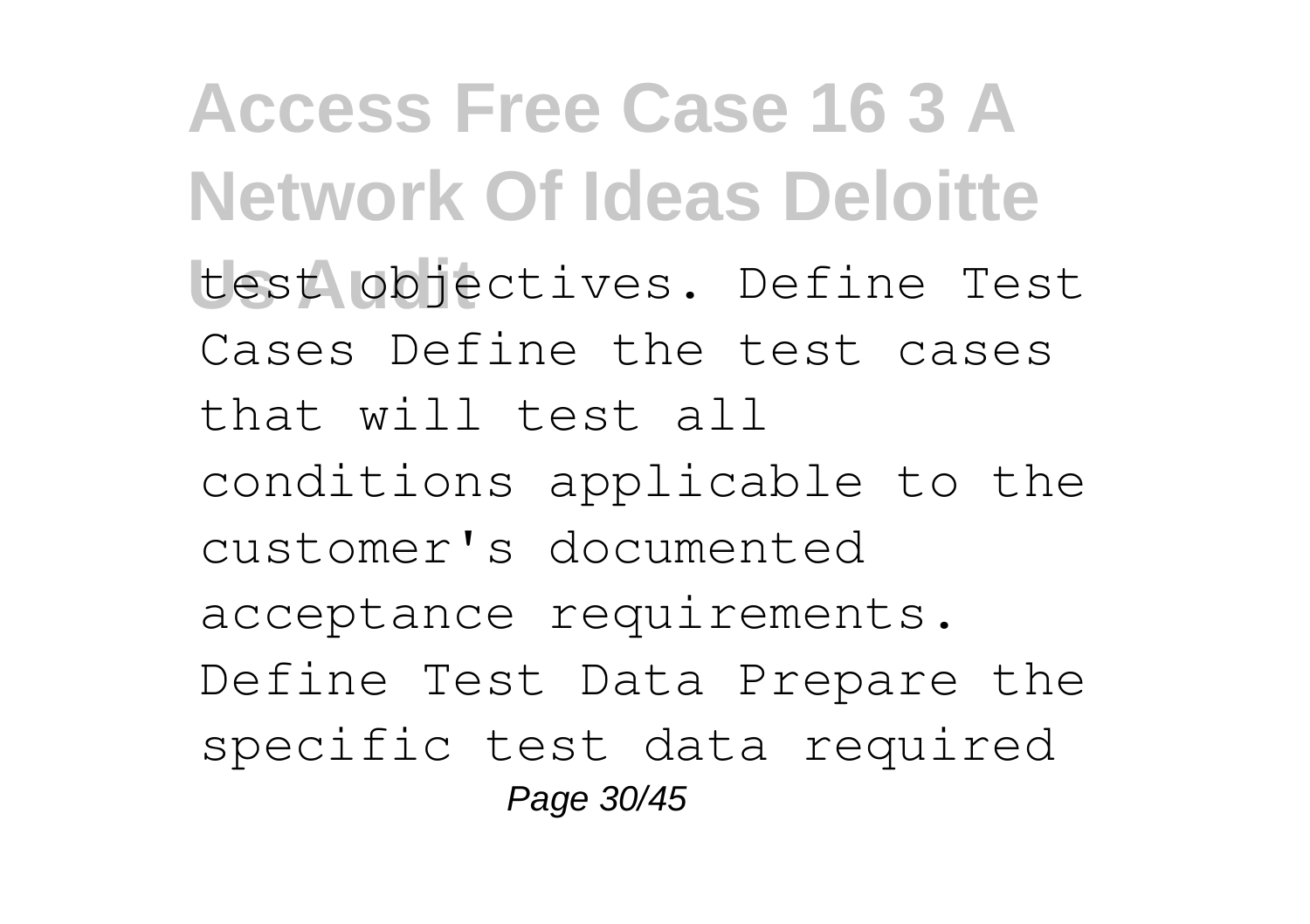**Access Free Case 16 3 A Network Of Ideas Deloitte** to support the tests for each test case. Make the test...

Creating Network Test Cases - Tech

Case Communications design, develop and manufacturer Page 31/45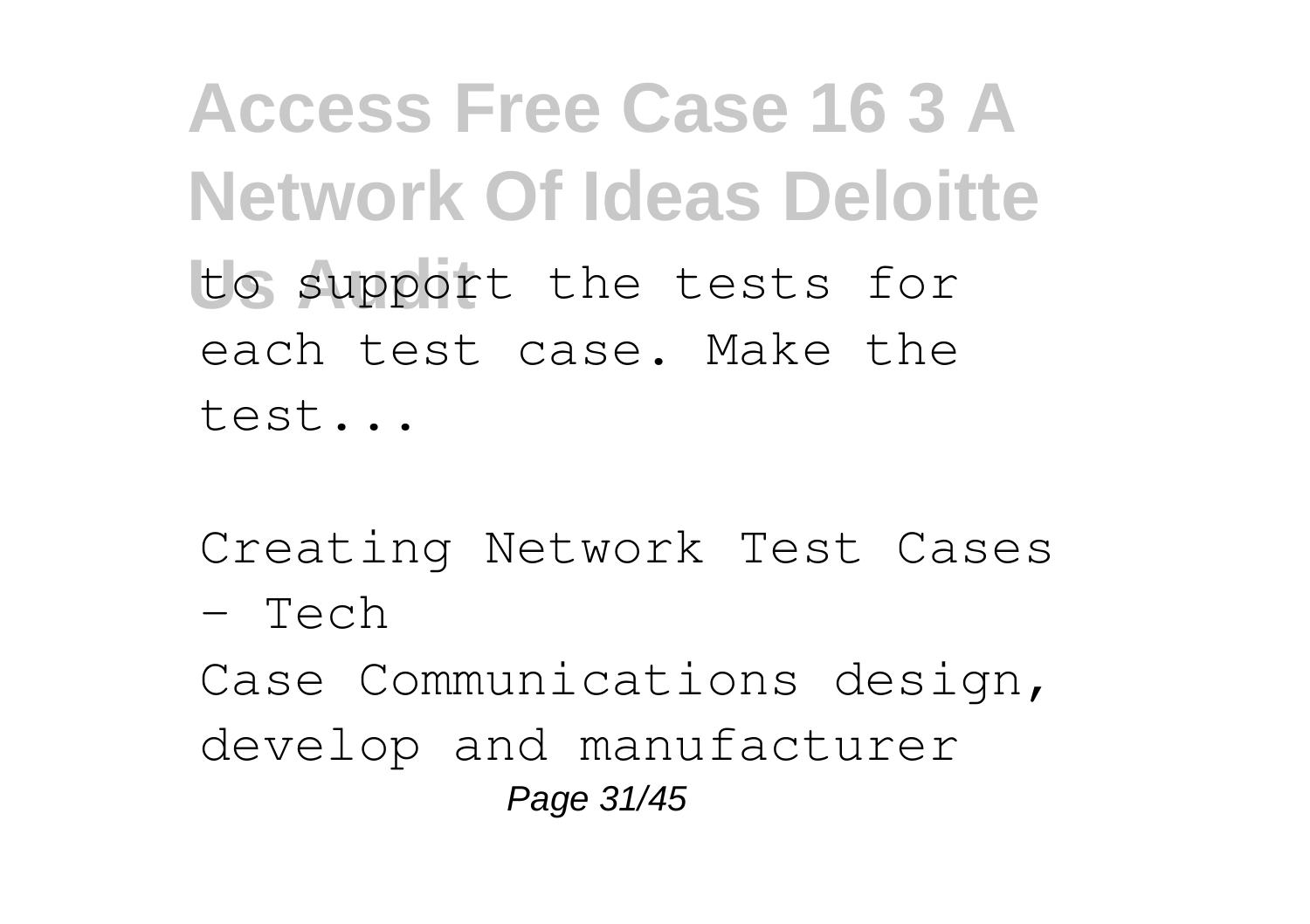**Access Free Case 16 3 A Network Of Ideas Deloitte Us Audit** advanced industrial / rugged telecommunications products for reliable use in mission critical applications operating in harsh environments.These products are typically used for machine to machine Page 32/45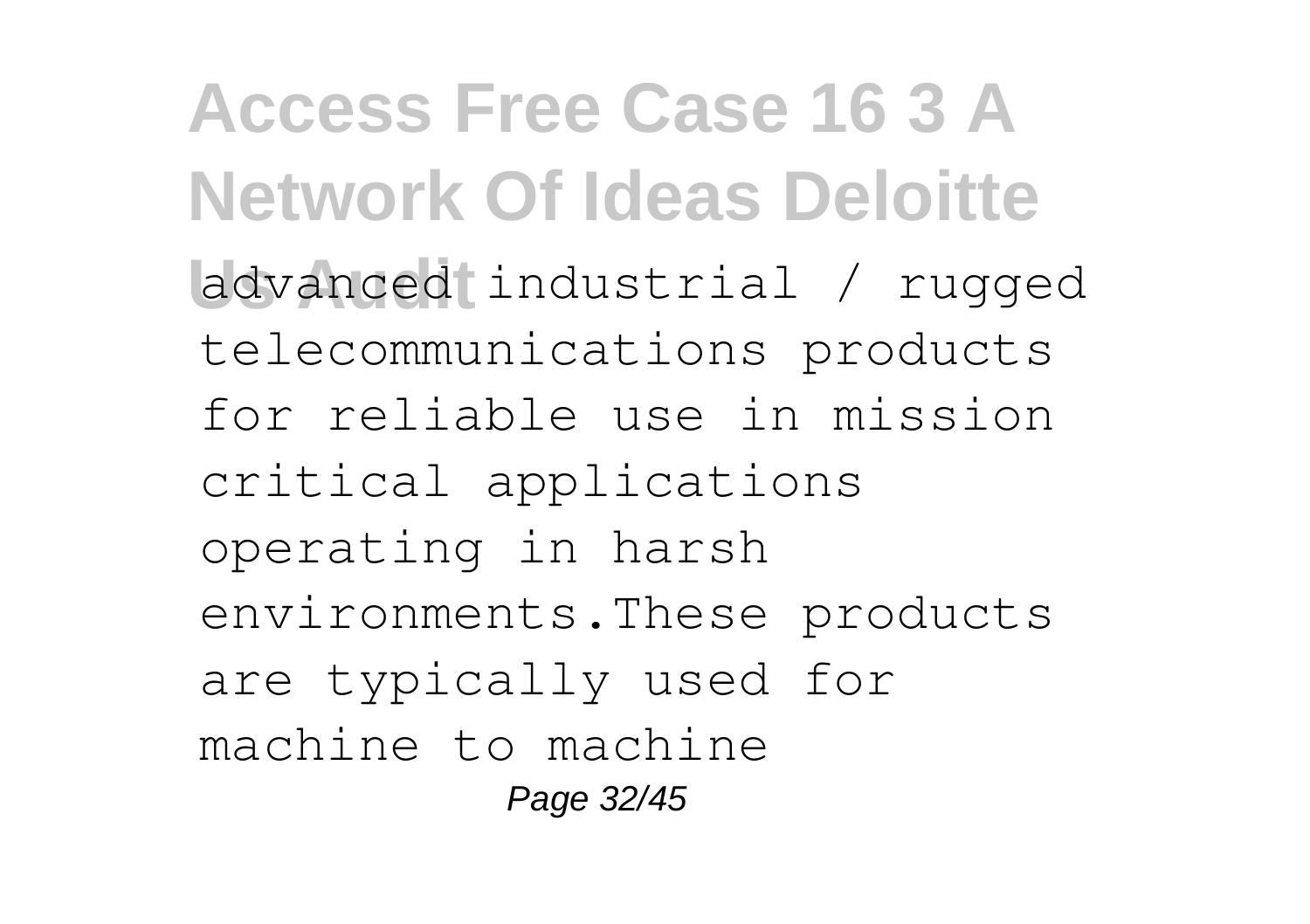**Access Free Case 16 3 A Network Of Ideas Deloitte Us Audit** communications (M2M) and are used world-wide by some of the largest corporations.

Case Communications Case Communications Industrial Rugged ... Case Study 3: An ISP Page 33/45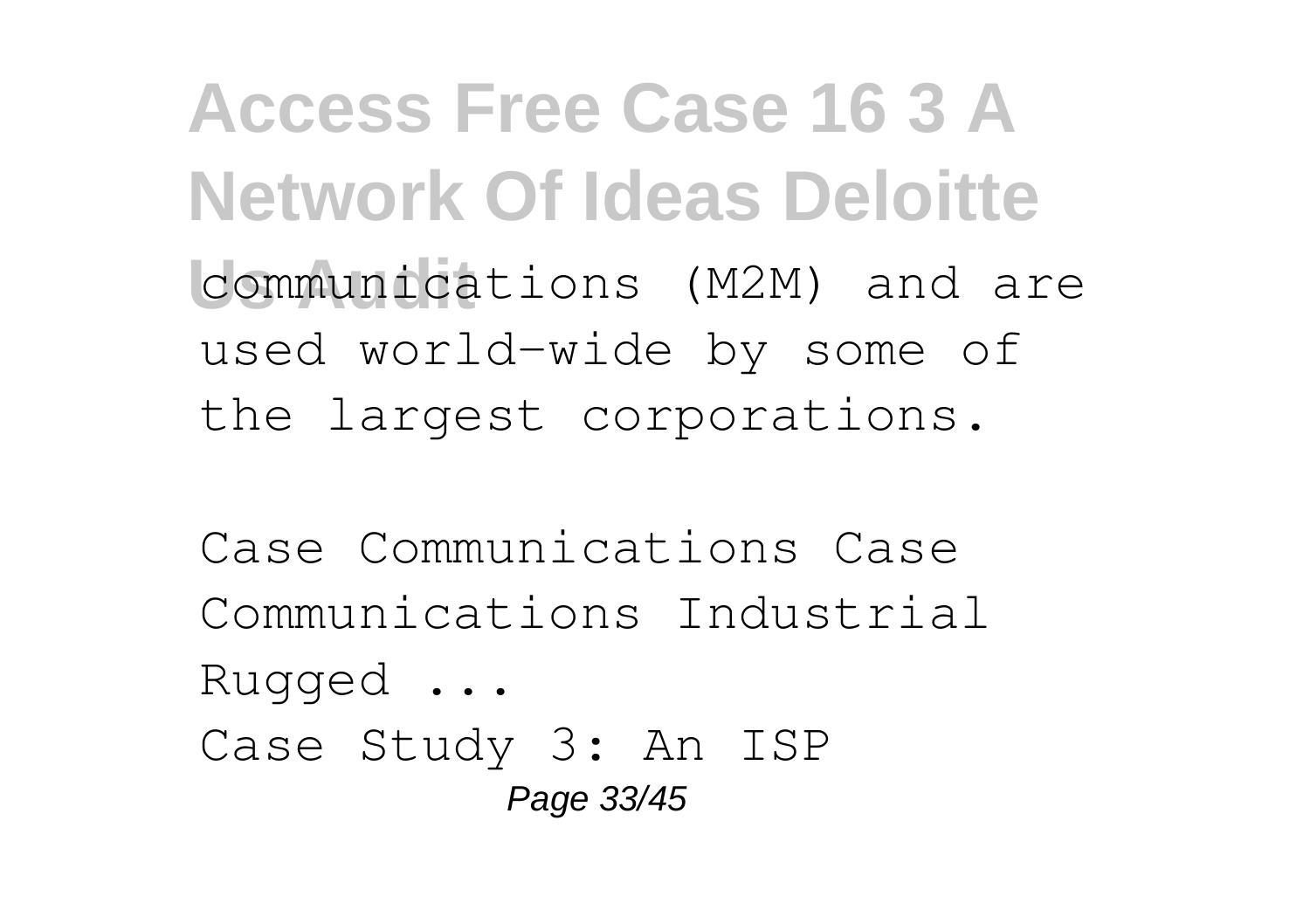**Access Free Case 16 3 A Network Of Ideas Deloitte** Network. This section examines the configuration of a large ISP network, ISPnet. As shown in Figure 16-47, the network consists of multiple regional distribution networks scattered across the Page 34/45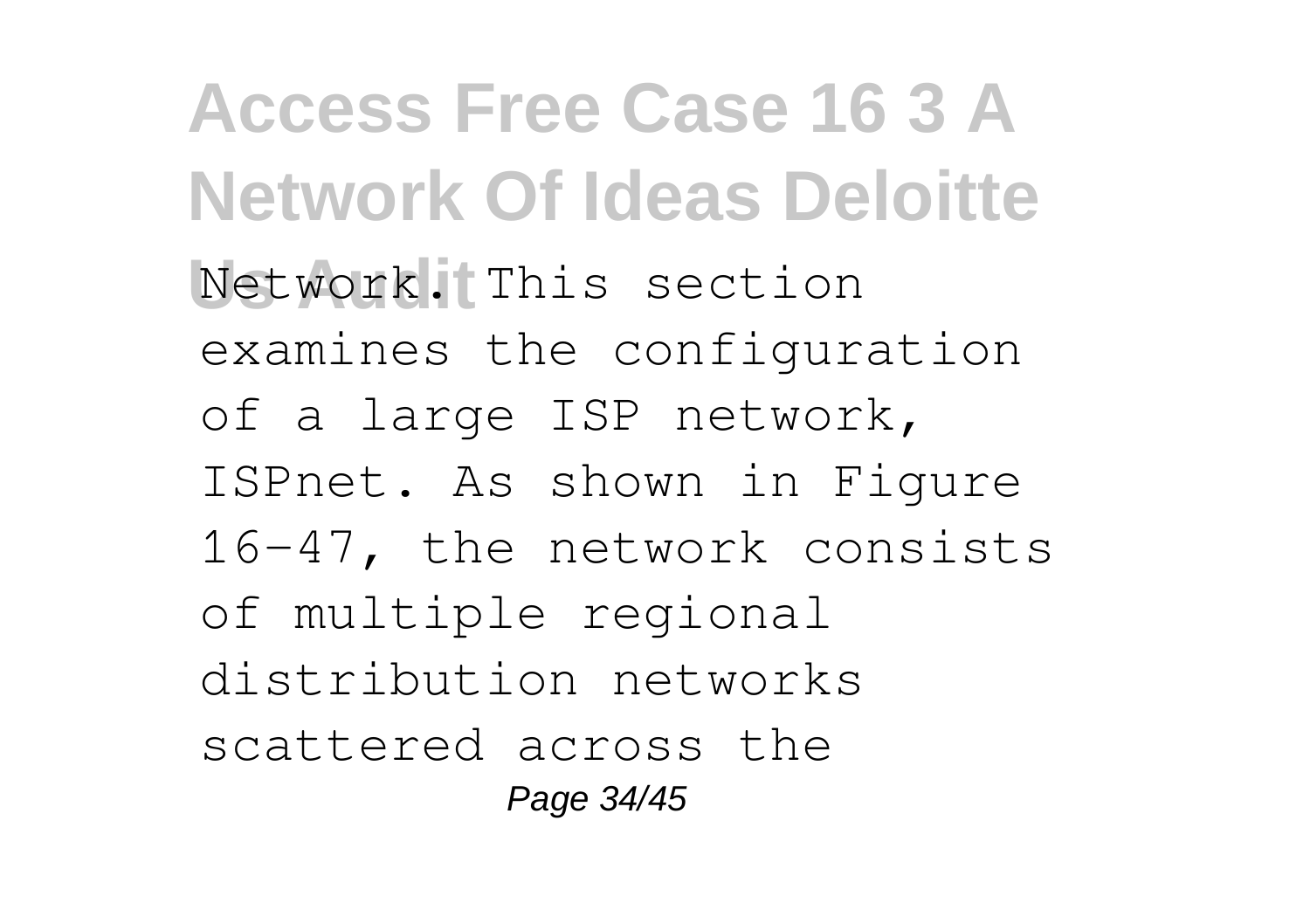**Access Free Case 16 3 A Network Of Ideas Deloitte** country, and connected by a mixture of point-to-point ATM and POS WAN links.

Case Study 3: An ISP Network

- Large-Scale IP Network ...

3 common laws for assessing

the value of communication Page 35/45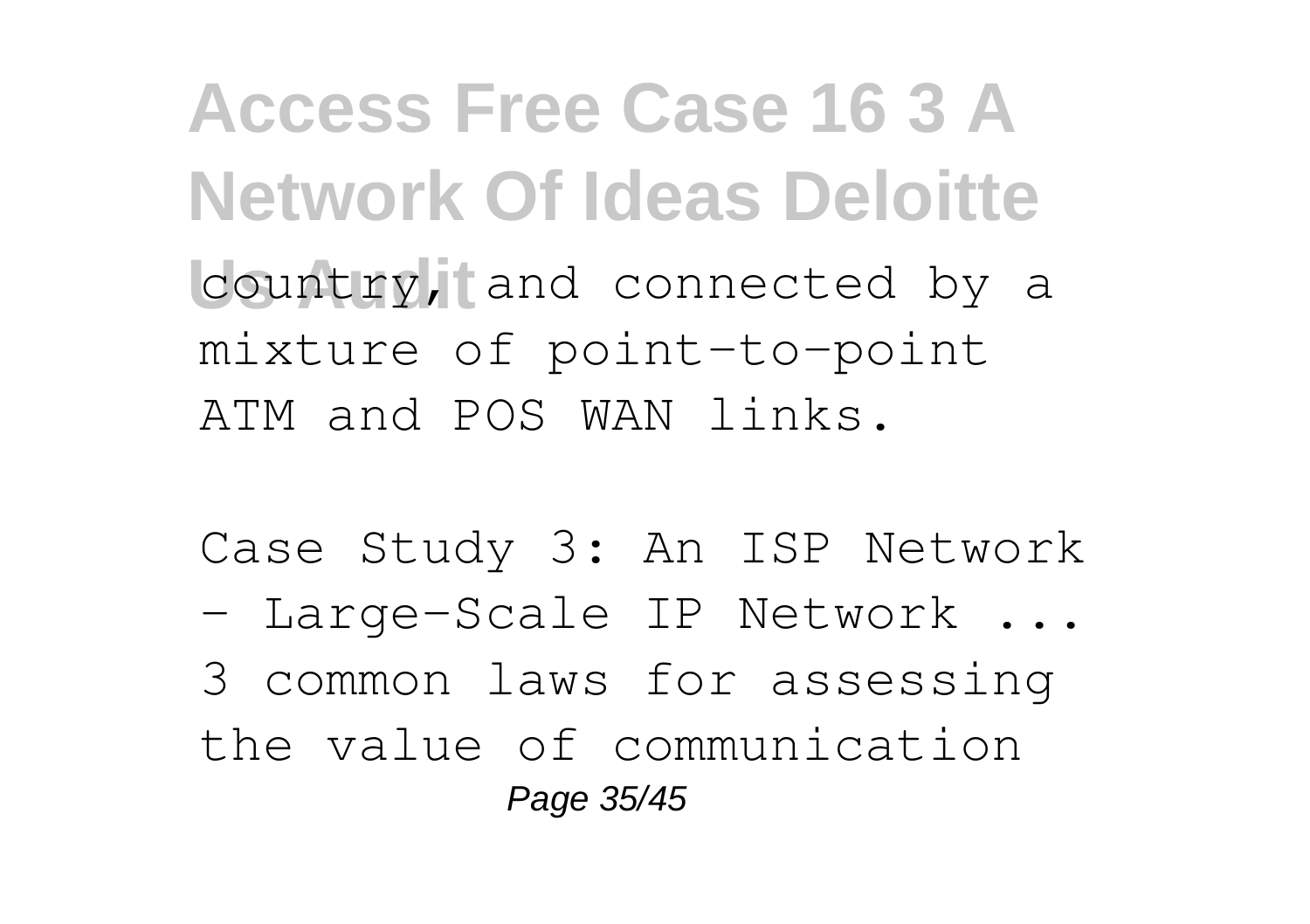**Access Free Case 16 3 A Network Of Ideas Deloitte Us Audit** networks Sarnoff's law Value of a network is proportional to the number of viewers Broadcast Yahoo 1 Value of a network is proportional to square of number of connected users Peer to Peer Facebook Metcalfe's law 2 Page 36/45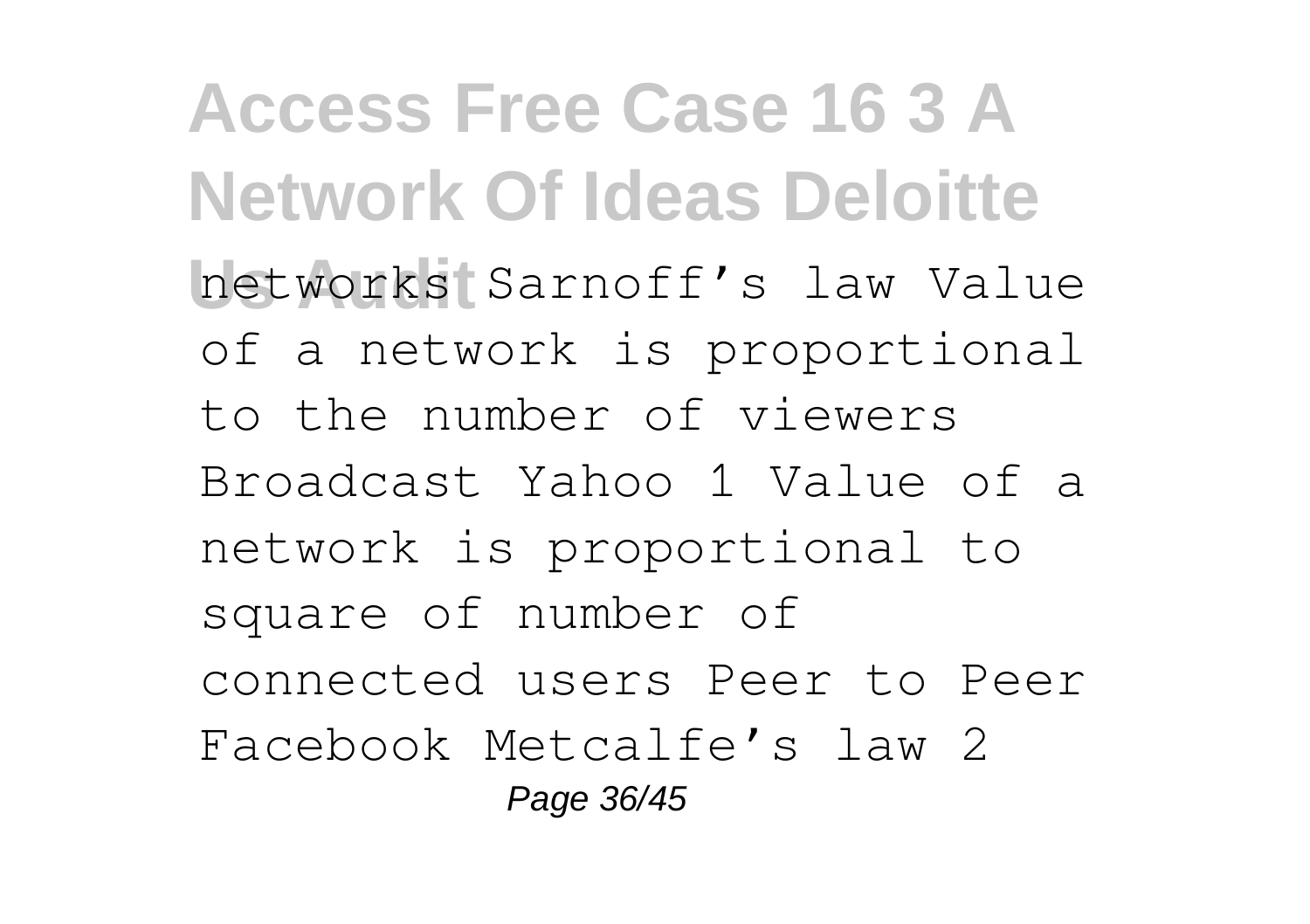**Access Free Case 16 3 A Network Of Ideas Deloitte** Value of a group-forming network is proportional to number and ease with ...

3 common laws for assessing - SlideShare Network 16 is a 4U high standard 19″ rack mount card Page 37/45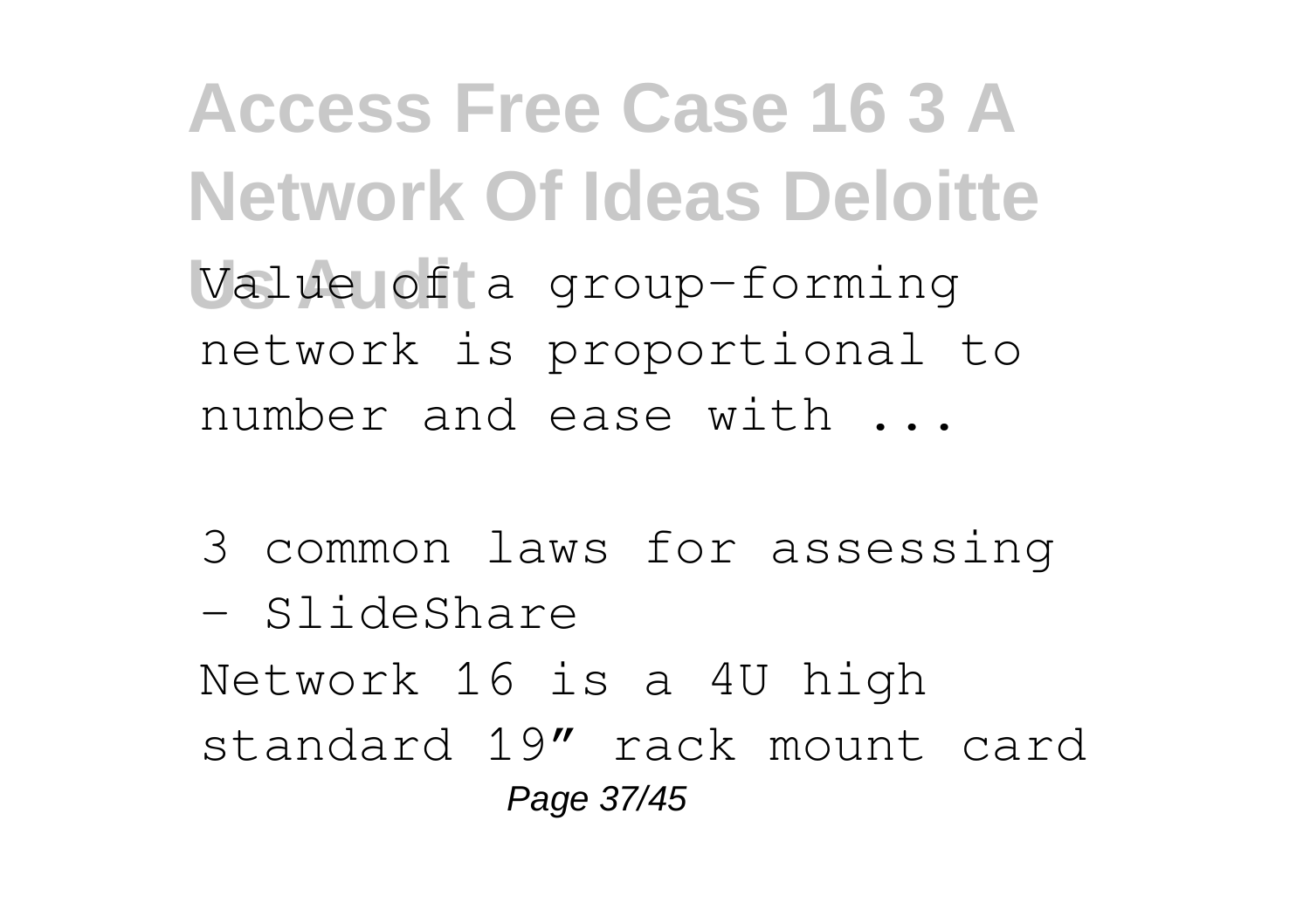**Access Free Case 16 3 A Network Of Ideas Deloitte** frame that can house up to 16 modem, line driver, or ISDN terminal adapter cards in any mix. It is available with optional dual redundant power supply for resilience and load sharing\* and an optional controller card Page 38/45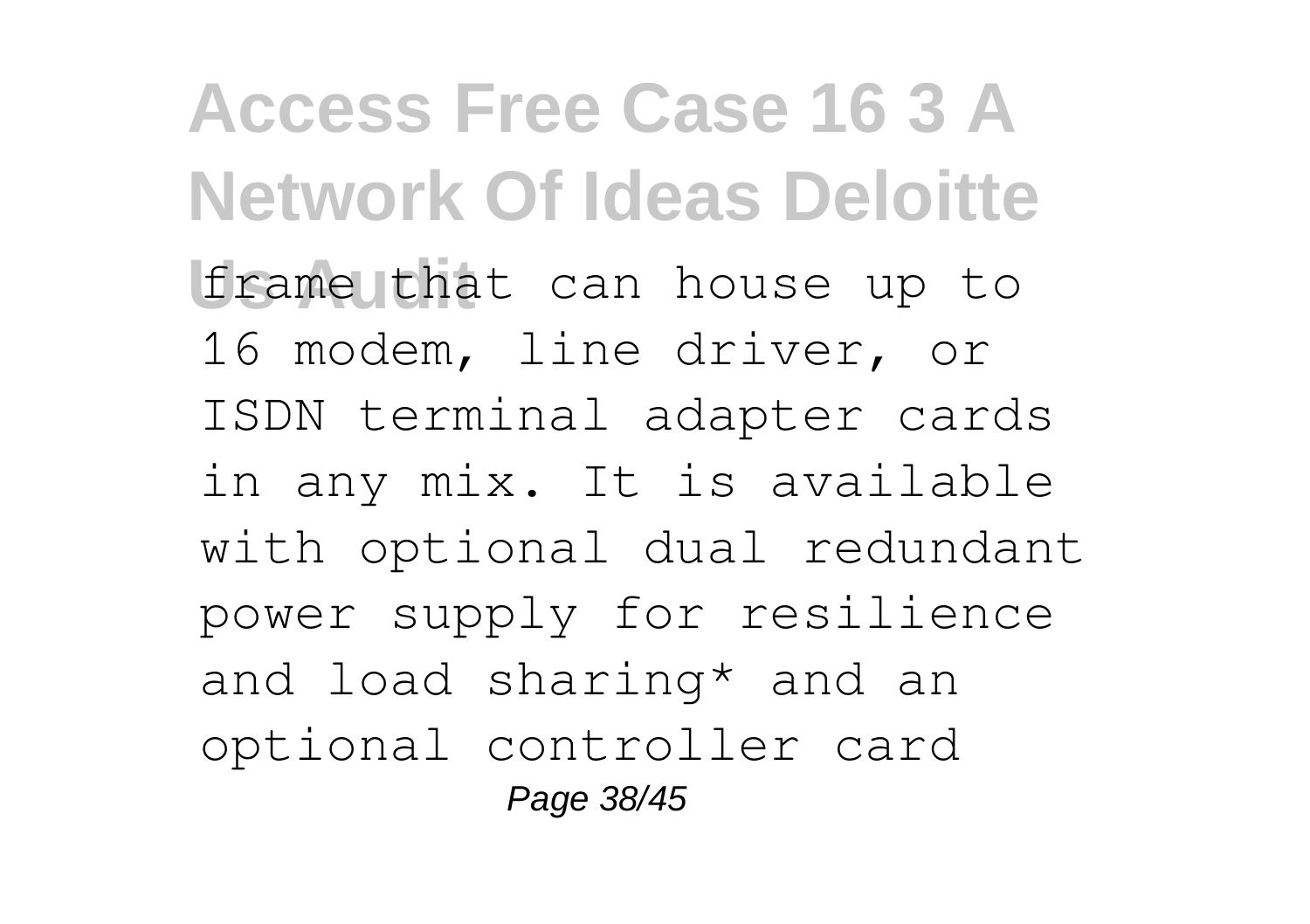**Access Free Case 16 3 A Network Of Ideas Deloitte** which provides sophisticated management, including SNMP support for integration of the rack into enterprise network management systems.

Network 16 Managed Modem Rack - Case Communications Page 39/45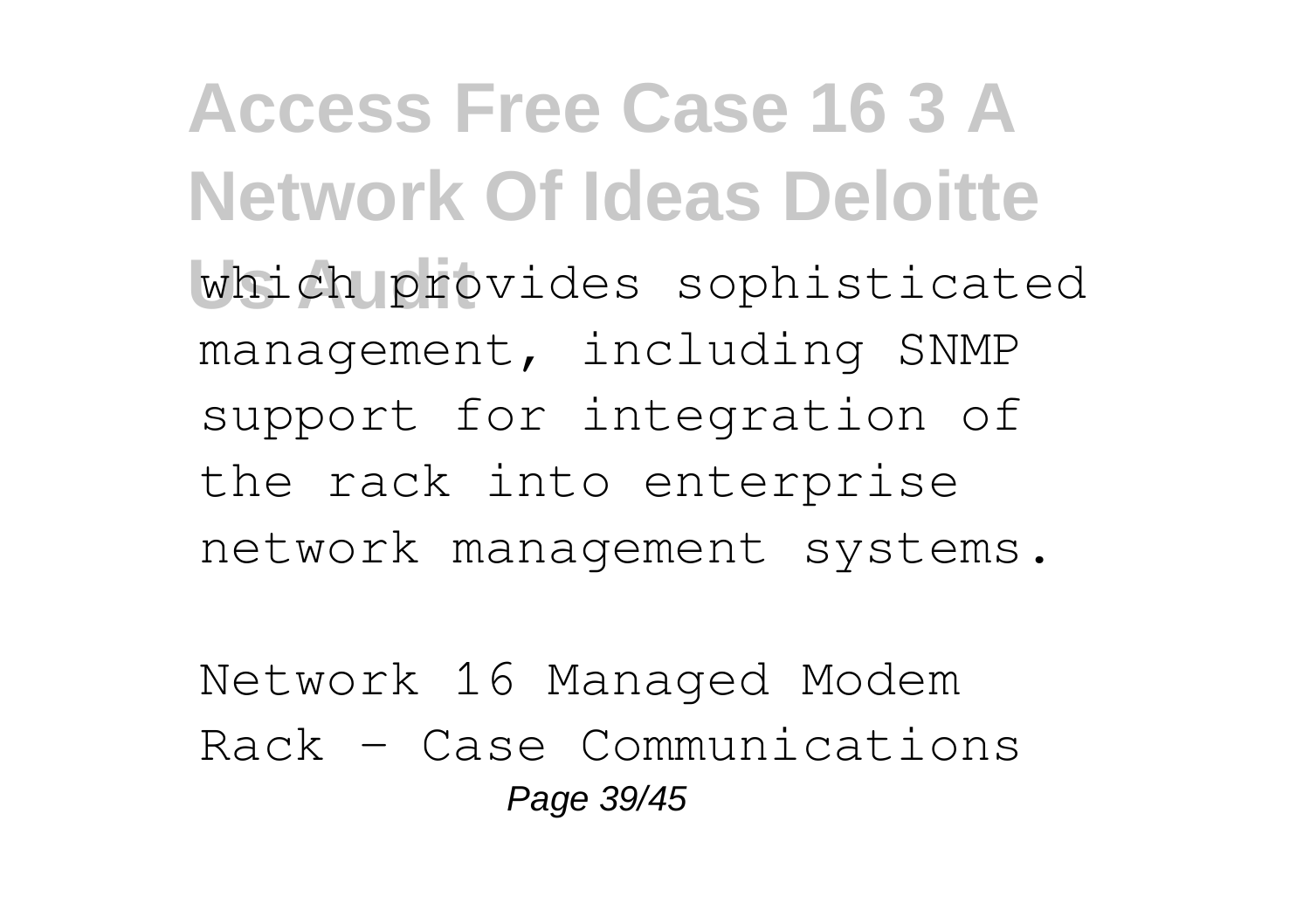**Access Free Case 16 3 A Network Of Ideas Deloitte Us Audit** Mobile Choice Consumer Awards 2019 Winner "Best Network for Data". Visit our Awards page. Save time Use the Three app Download the app. Enter postcode to find your nearest store. Search. Check coverage & network Page 40/45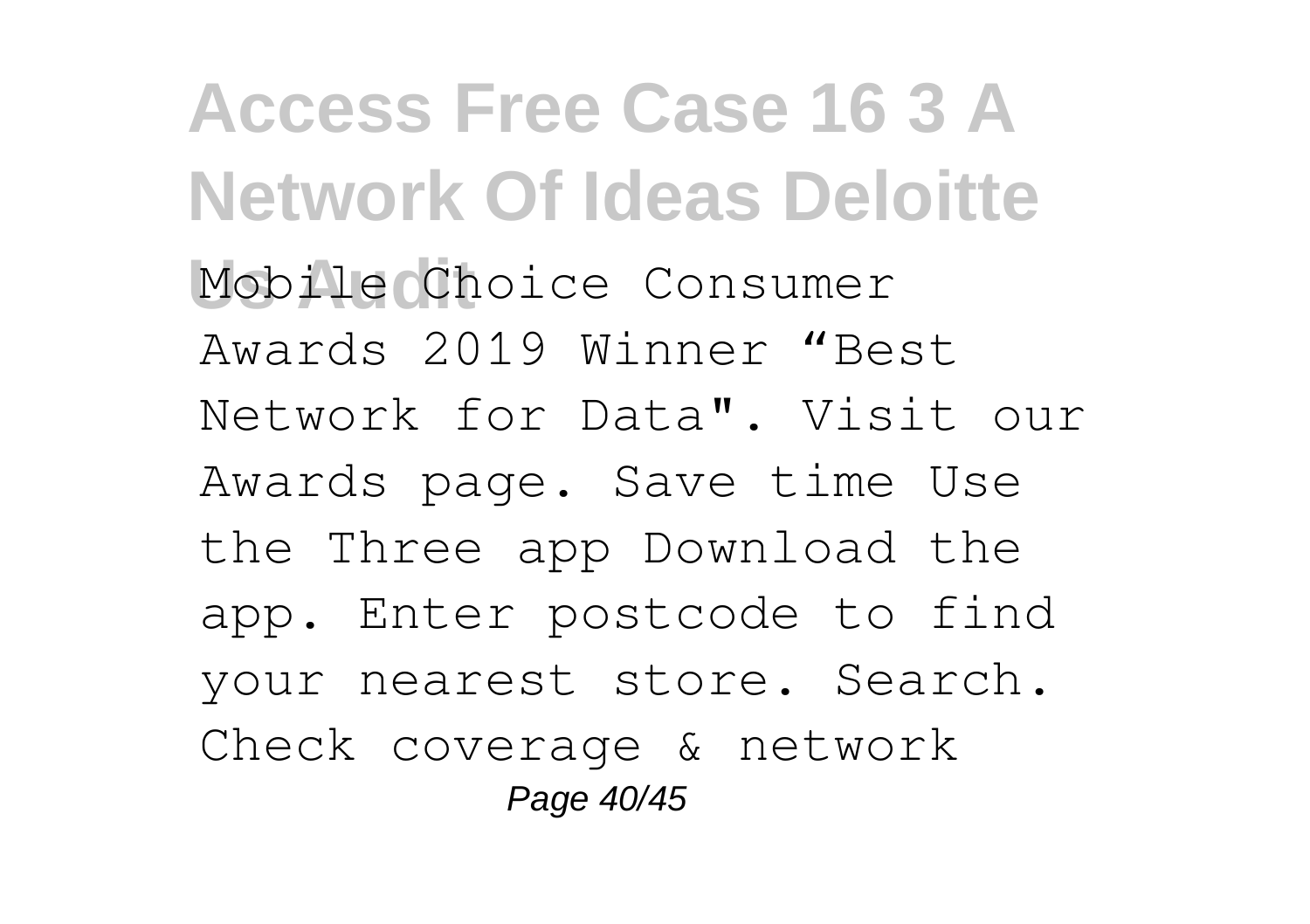**Access Free Case 16 3 A Network Of Ideas Deloitte** status. Buy from us 0800 033 8009 Buy from us 0800 033 8009; Explore Three. Mobile Phones. Broadband. Tablets.

Savings on SIM, Smartphones and Mobile Broadband | Three Product Overview 4U Server Page 41/45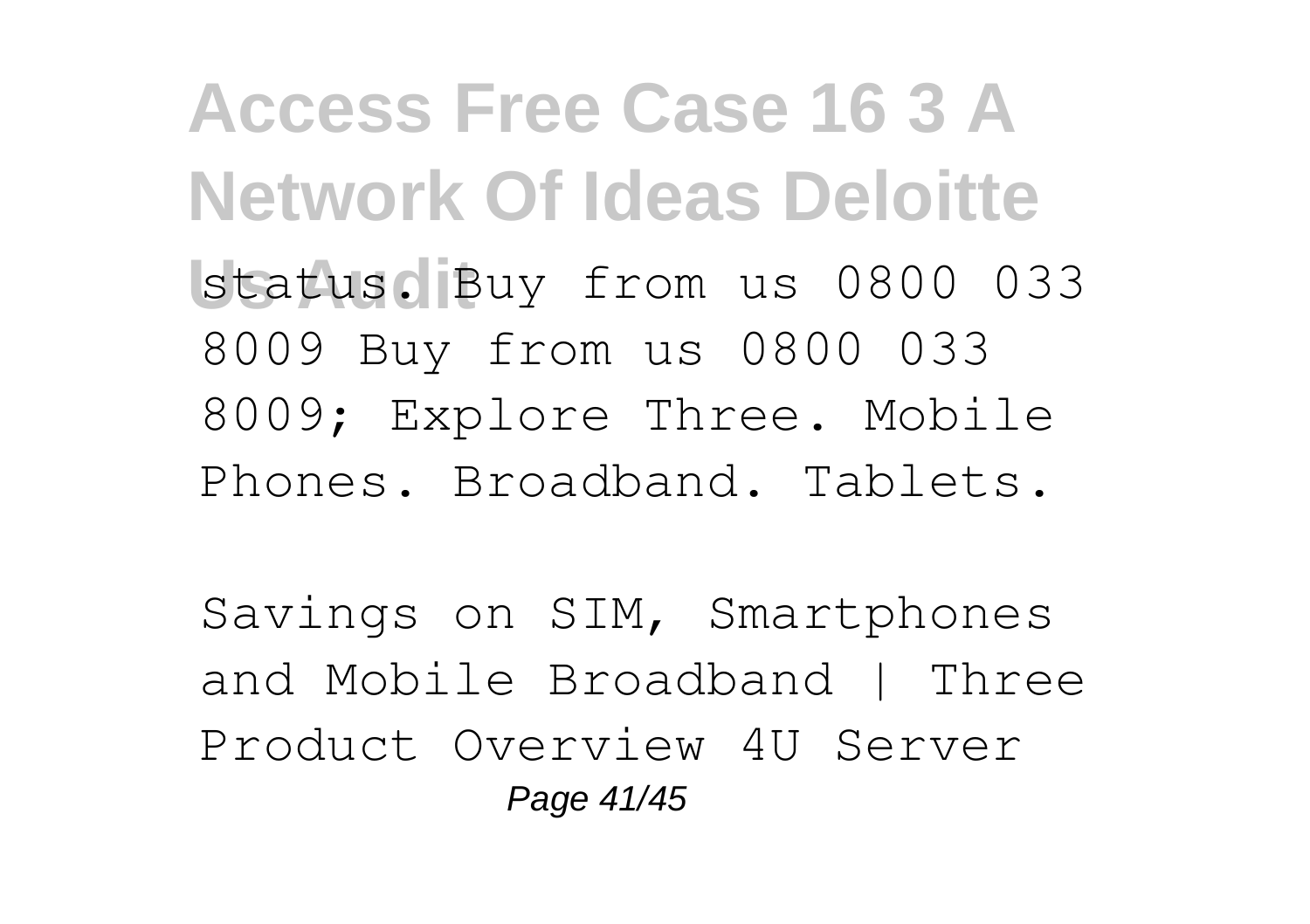**Access Free Case 16 3 A Network Of Ideas Deloitte Us Audit** Case with 16 x 3.5" Hot-Swappable SATA/SAS Drive Bays, 6 Gb/s MiniSAS + 2 x 5.25" Bays. Features Include:• 4U rackmount design. • 16x hot-swappable SATA (II or III) / SAS drive bays, plus two 5.25" drive Page 42/45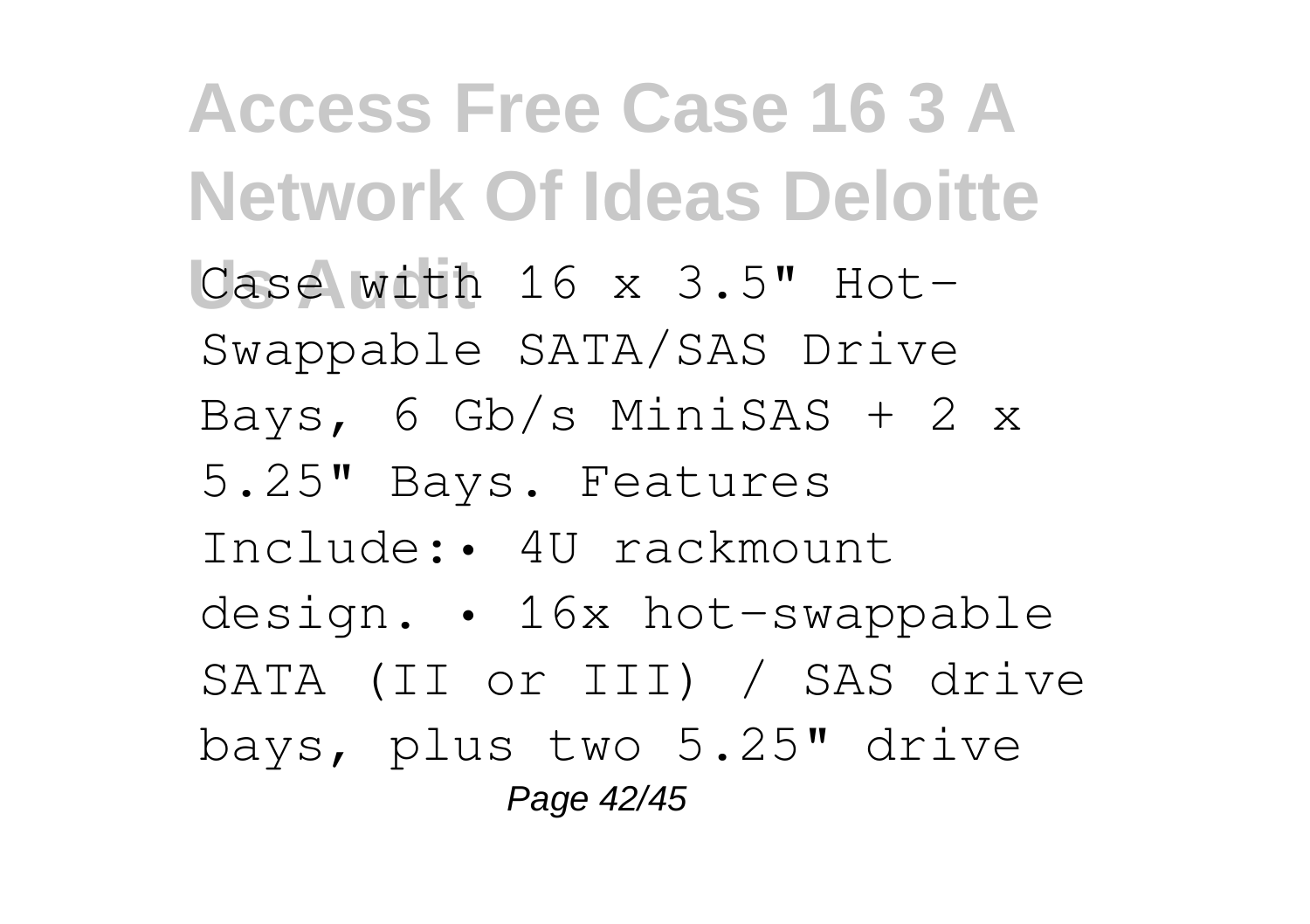**Access Free Case 16 3 A Network Of Ideas Deloitte** brackets.

4U Server Case with 16 3.5" Hot-Swappable SATA/SAS Drive ...

Case Study 3. You are late for a 1:30 interview at a company's headquarters and Page 43/45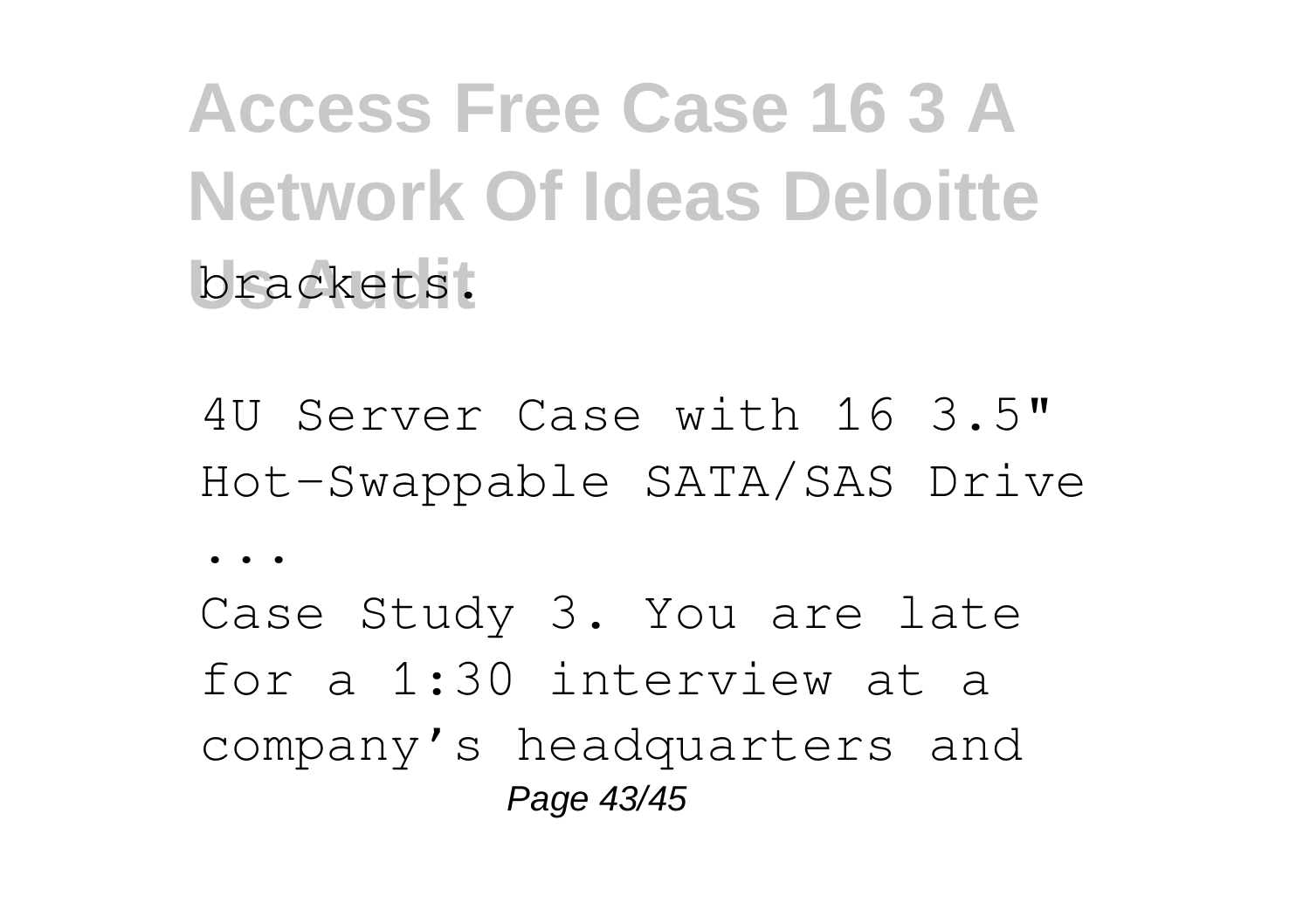**Access Free Case 16 3 A Network Of Ideas Deloitte** by the time you get there, it's about 1:25. You go to the security desk, but bypass the X-ray area, so they redirect you there. You get a bit huffy. You rush to the elevator and fail to keep it open for a woman who Page 44/45